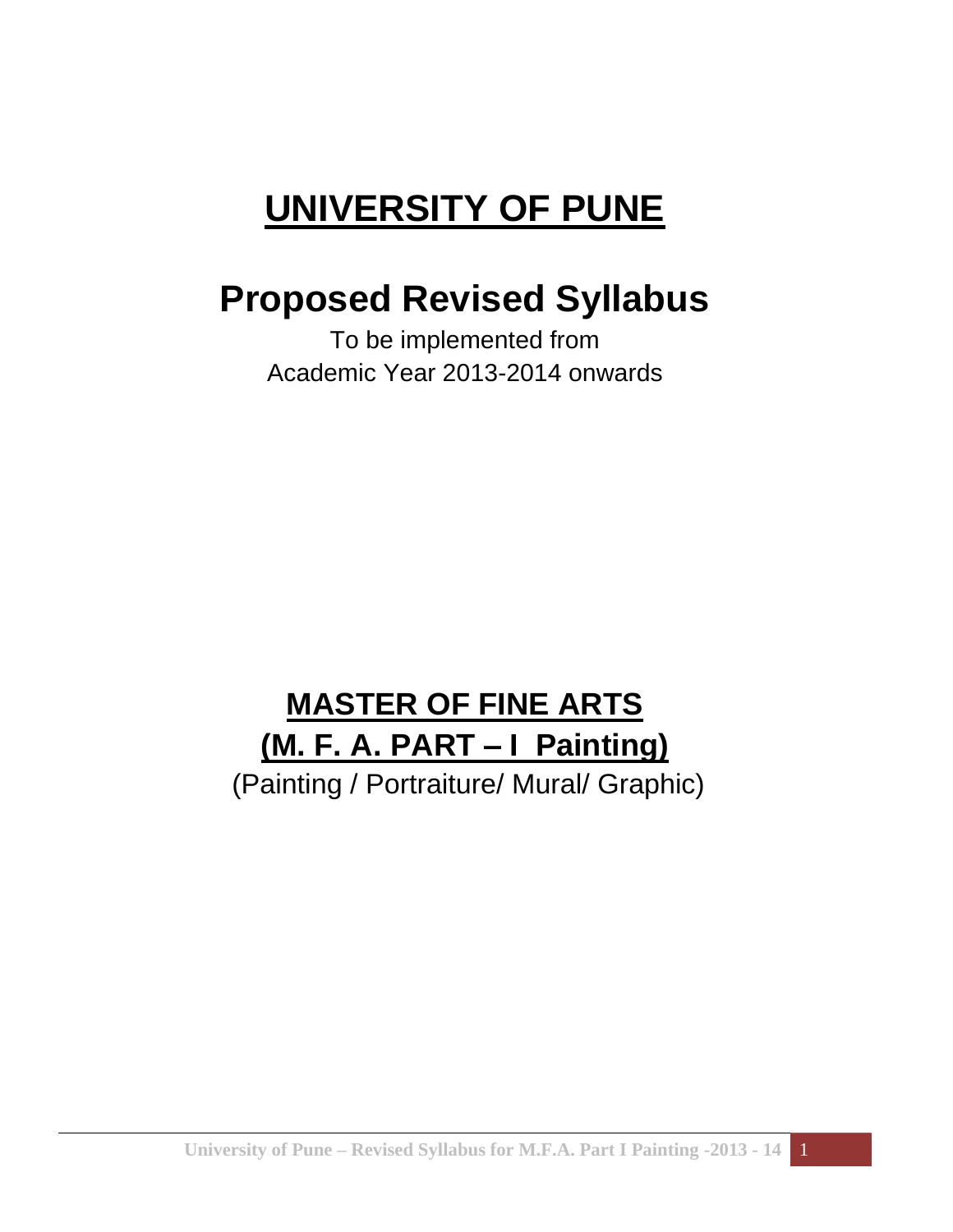#### **1. Title of the course:**

### **Master of Fine Arts** (Painting/Portraiture/ Mural/ Graphic) **Course Duration: 2 Academic years – 4 Semesters**

- **M.F.A Part I (Painting/Portraiture/ Mural/ Graphic)** Master of Fine Arts (Painting/Portraiture/ Mural/ Graphic)
- **M.F.A Part II (Painting/Portraiture/ Mural/ Graphic)** Master of Fine Arts (Painting/Portraiture/ Mural/ Graphic)

#### **2. Preamble of the syllabus:**

- Upgrading syllabus to match global levels. Many of our students aspire to seek admissions and jobs overseas, or even in India.
- To prepare students to exhibit their work and translate into sales The syllabus needs revision in terms of preparing the student for the professional scenario with relevance to practical needs and requirements.
- Balance of hand skills and digital skills.
- Holistic approach to learning visits, workshops, practical, internships, lectures, viva etc
- To prepare students to conceptualise and interpret ideas into actual work of art.
- Students need to be sensitised towards social issues.
- Study of local, folk, tribal and traditional art and working towards its upliftment.

Overall the syllabus needs to work on holistic developments. This can be achieved by incorporating internships, visits to, artists' studios, art galleries, workshops etc.

#### **3. Pattern like Semester/Credit System etc. :**

Credit System and Semester Pattern

The duration of the **Regular course** for the Post-Graduation Degree of Master of Fine Art in PAINTING shall be of two academic years consisting of four semesters. One Academic Year – Two Semesters

#### **4. Eligibility:**

M.F.A Part I (Painting/Portraiture/ Mural/ Graphic):

 Pass B.F.A Examination Or Equivalent with minimum 45% aggregate (40% for reserved category)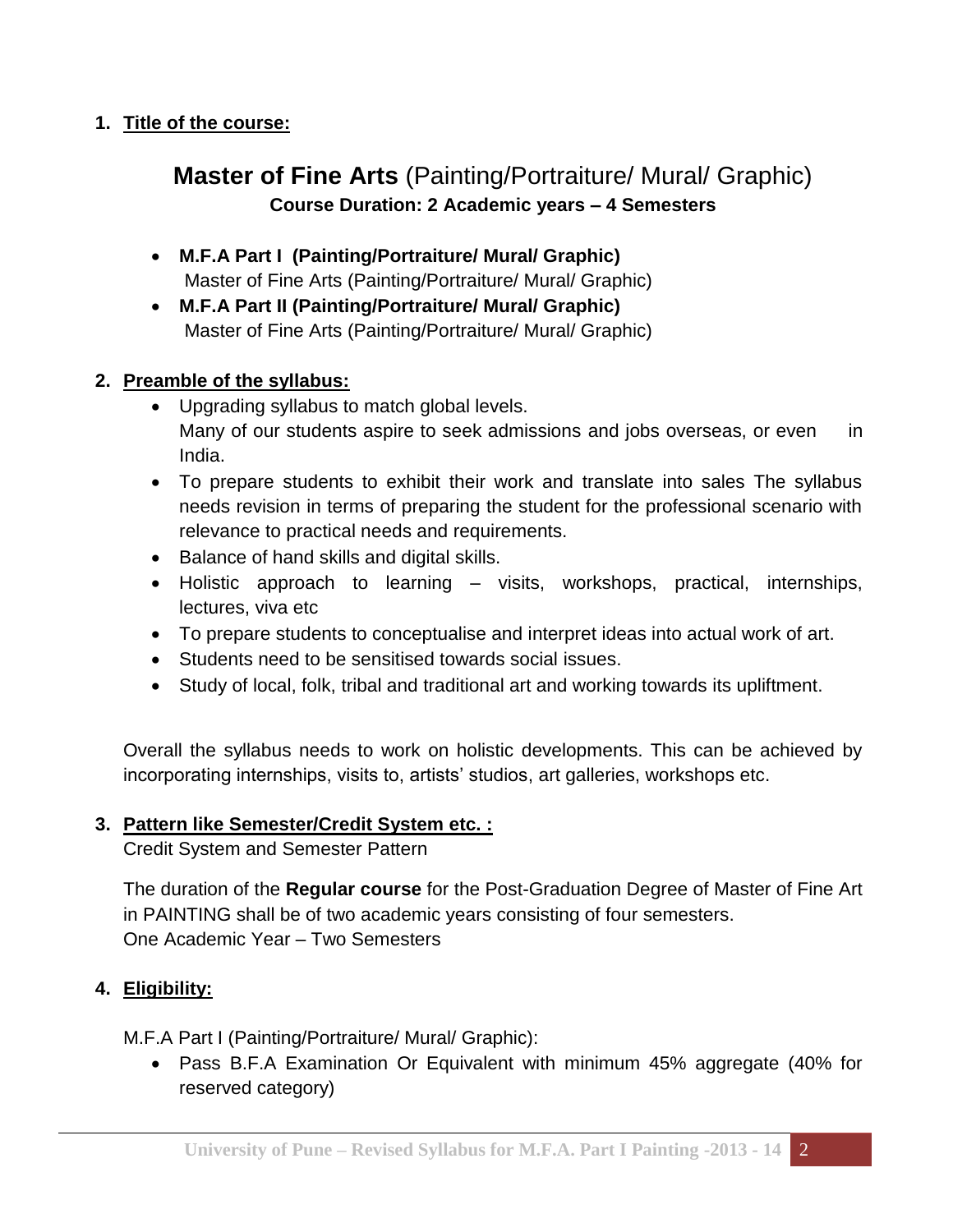- Pass Govt. of Maharashtra G.D. Art Painting Examination with minimum 45% aggregate (40% for reserved category) and five years professional/ academic experience
- Pass equivalent examination to B.F.A. from any other Universities in Maharashtra **State**
- Pass examination equivalent to B.F.A from other Universities in India and abroad.

M.F.A Part II (Painting/Portraiture/ Mural/ Graphic): Pass in M.F.A part I Examination with minimum 40% aggregate marks in all theory and practical subjects in internal assessment and University examination.

#### **5. Examination**

#### **Examinational Rules**

- **1.** Assessment shall consist of a) In- semester continues assessment and b) end semester assessment. Both shall have an equal weightage of 50% each.
- **2.** The teacher concerned shall announce the units for which in- semester assessment will take place. However the end semester assessment shall cover the entire syllabus prescribed for the course.
- **3.** An in- semester assessment of 50% marks should be continuous and at least two tests should be conducted for full course of 4 credits and a teacher must select a variety of procedures for examinations such as :
	- **i.** Written test and / or Mid Term Test (not more than one or two for each course)
	- **ii.** Term Paper
	- **iii.** Journal/ Lecture/ Library notes:
	- **iv.** Seminar presentation:
	- **v.** Short Quizzes:
	- **vi.** Assignments:
	- **vii.** Extension Work:
	- **viii.** An Open Book Test (with the concerned teacher deciding what books are to be allowed for this purpose)

or

- **ix.** Mini Research Project by individual student or group of students. The concerned teacher in consultation with the Head of the PG Department shall decide the nature of questions for the Unit Test.
- 4 Semester end examination for remaining 50% marks will be conducted by the UoP.
- 5 The student has to obtain 40% marks in the combined examination of In Semester assessment and Semester – End assessment with a minimum passing of 30% in both these separately.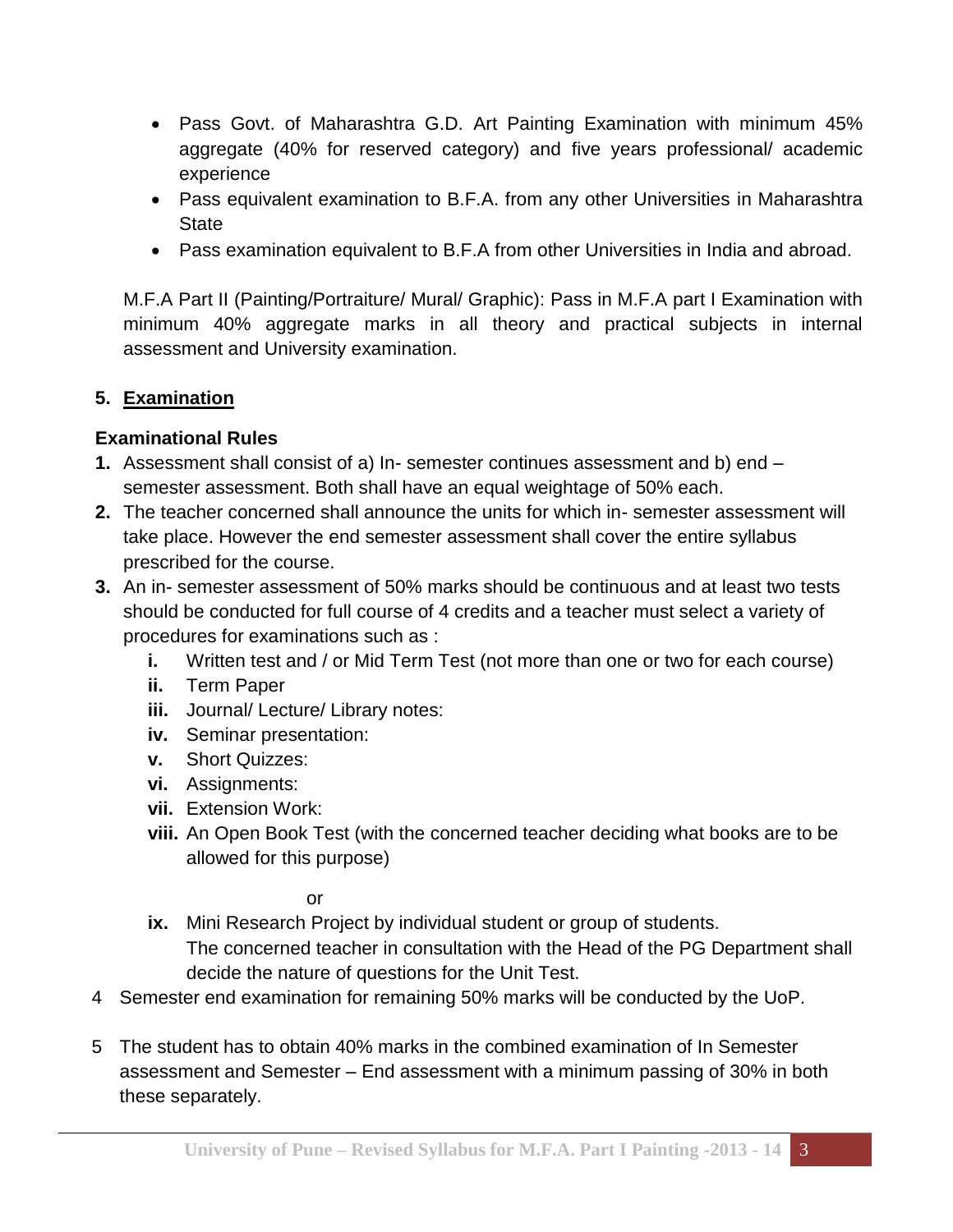6. To pass the degree course, a student shall have to get minimum aggregate 40 % marks (E and above on grade point scale) in each course.

7. If a student misses an internal assessment examination he/she will have a second chance with the permission of the Principal in consultation with the concerned teacher. Such a second chance shall not be the right of the student.

8. Internal marks will not change. A student cannot repeat Internal Assessment. In case she/he wants to repeat internal assessment.

9. Student who have failed semester – end exam may reappear for the semester- end examination only twice in subsequent period. The student will be finally declared as failed if she/he does not pass in all credits within a total period of two years. After that, such students will have to seek fresh admission as per the admission rules prevailing at that time.

10. A student cannot register for the next semester, if she/he fails to complete 50% credits of the total credits expected to be ordinarily completed within previous semesters.

11. There shall be Revaluation of the answer scripts (theory subjects only) of semesters – end examination but not of internal assessments papers.

12. While marks will be given for all examinations, they will be converted into grades. The semester –end grade sheets will have only grads and final grades sheets and transcripts shall have grade points average and total percentage of marks (up to two decimal points). The final grade sheet will also indicate the PG center to which the candidate belongs.

#### **A. Pattern of Examination (**50 - 50)

Assessment shall consist of a) In- semester continues assessment and b) End – semester assessment. Both shall have an equal weightage of 50% each.

Students appearing for the semester examination leading to the Post-Graduation Degree of Master of Fine Arts in the branches are permitted, at their option, to answer theory papers in either of English, Hindi or Marathi.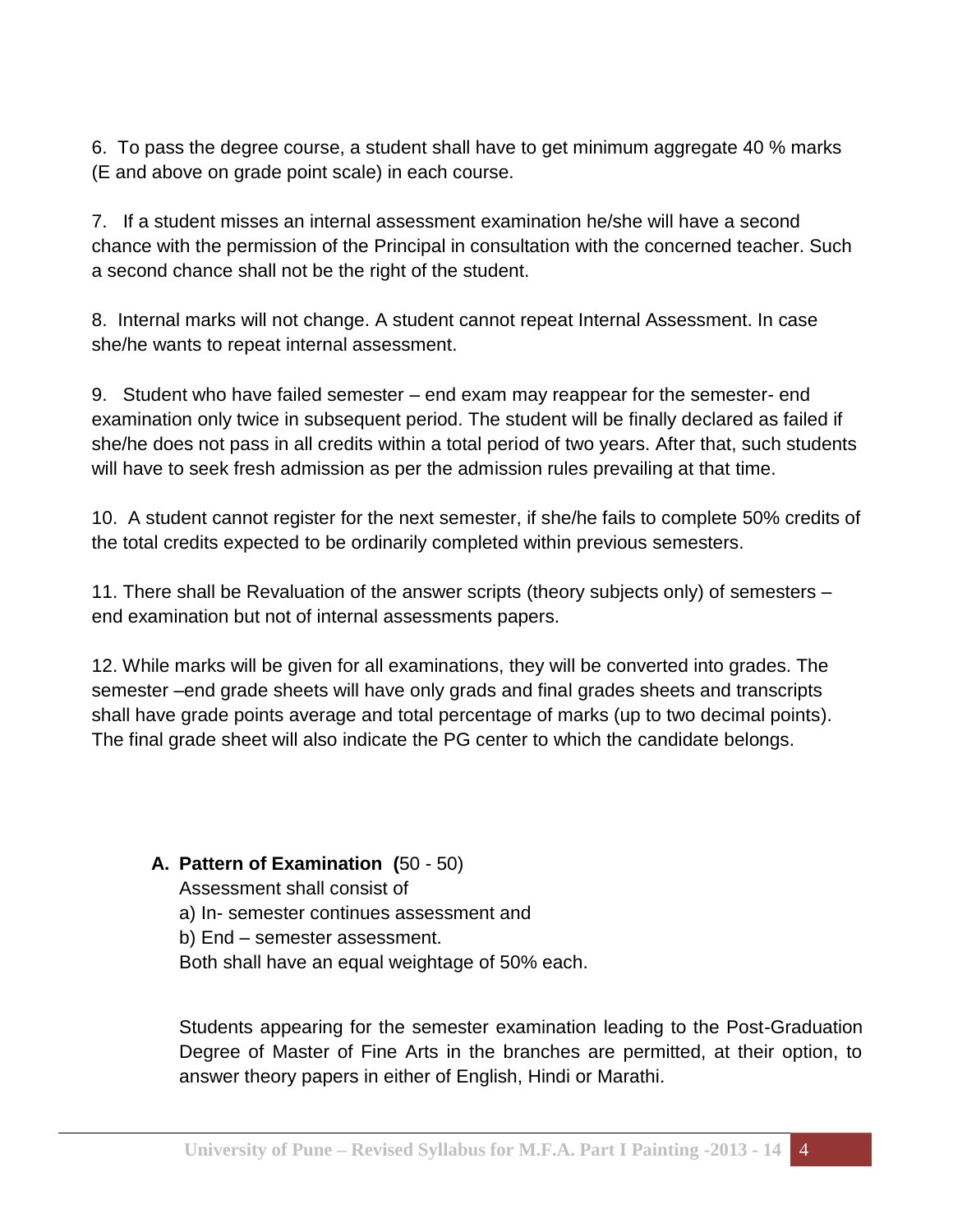Candidate passing the examination in unfair manner will not be eligible for a class or prize or a scholarship or declaration of results to be awarded/ announced for the examination.

#### **B. Standard of Passing:**

To pass the examination a candidate must obtain: The candidate must obtain at least 40% of full marks in internal assessment and University examination in all subjects in Group – I and Group – II.

#### **C. Award of Class:**

- **1.** The system of evaluation will be as follows: Each assessment / test will be evaluated in terms of grades. The grades for separate assignments and the final (semester-end) examination will be added together and then converted into a grade and later a grade point average. Results will be declared for each semester and the final examination will give total grades and grade point average.
- **2.** Marks/ Grade / Grade Point

| <b>Marks</b> | Grade           | Grade        |
|--------------|-----------------|--------------|
|              |                 | <b>Point</b> |
| 100 to 75    | O: Outstanding  | 06           |
| 74 to 65     | A: Very Good    | 05           |
| 64 to 55     | B: Good         | 04           |
| 54 to 50     | C: Average      | 03           |
| 49 to 45     | D: Satisfactory | 02           |
| 44 to 40     | E: Pass         | 01           |
| 39 to 0      | F: Fail         | 00           |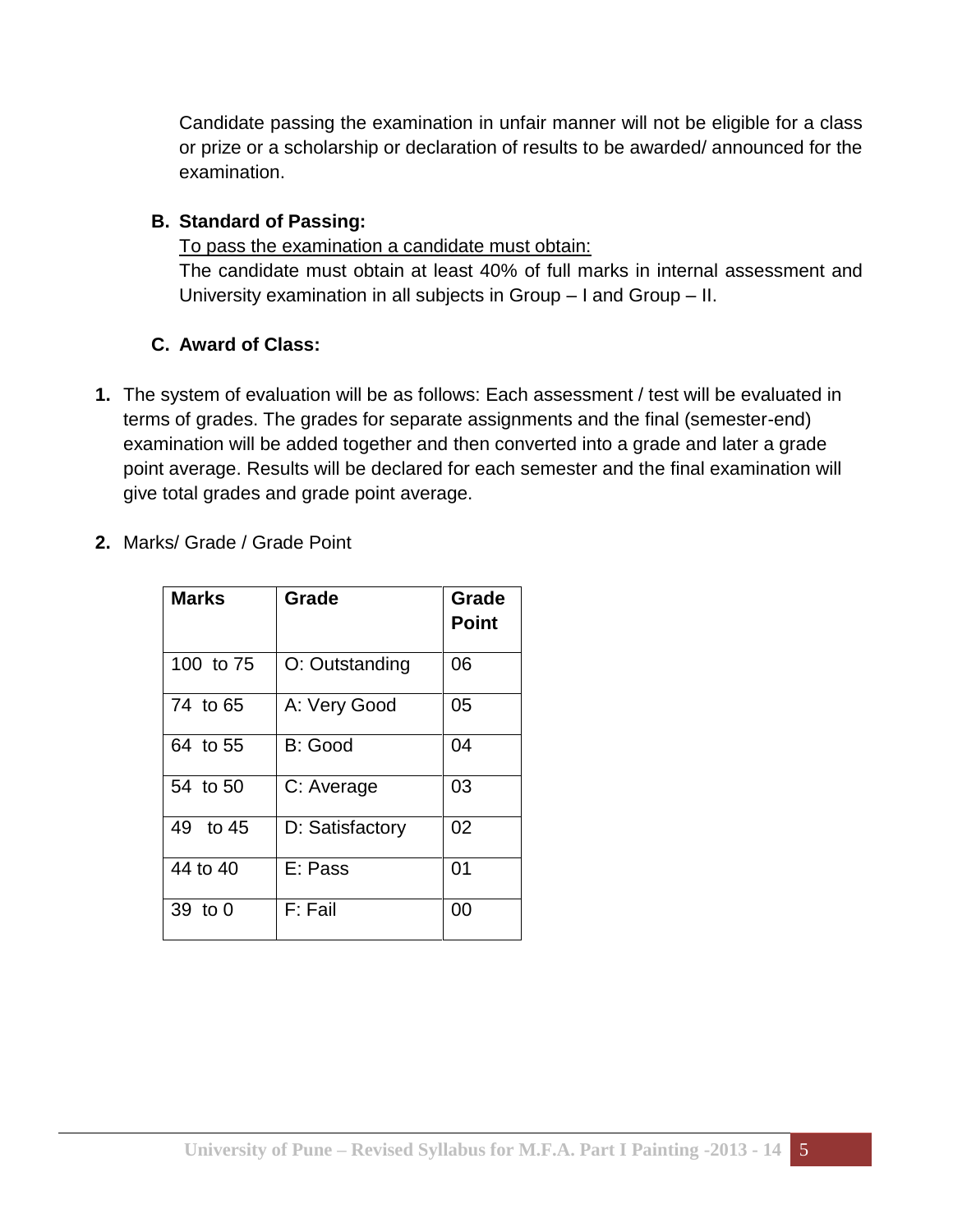#### **3. Final Grade Points:**

| <b>Grade Points</b> | Grade |
|---------------------|-------|
| 05.00-6.00          | O     |
| 04.50-04.99         | А     |
| 03.50-.4.49         | в     |
| 02.50-03.49         | C     |
| 01.50-02.49         | D     |
| 00.50-01.49         | E     |
| 00.00-00.49         | F     |

**D. External Students**: Not Applicable as this is a Practical oriented course**.**

#### **E. Setting of Question Paper/ Pattern of Question Paper**

Question papers will be set by the panel of paper setters appointed by University of Pune.

#### **F. Verification / Revaluation**

Verification will be done panel appointed by University of Pune. Revaluation will be done only for theory papers by panel appointed by University of Pune, not for practical subjects.

#### **4. Structure of Course**

#### **A. Compulsory Paper**

All papers are compulsory a as mentioned in subject details.

#### **B. Optional papers**

No subjects are optional. However there is a choice of subject for specialization/ elective.

#### **C. Question paper & papers etc.**

Theory subject: Total of 5 questions bearing equal marks (12marks each question)  $(5 \times 12 = 60)$ Practical: As per requirement of the subject.

#### **D. Medium of Instruction**

Medium of Instruction for the course will be English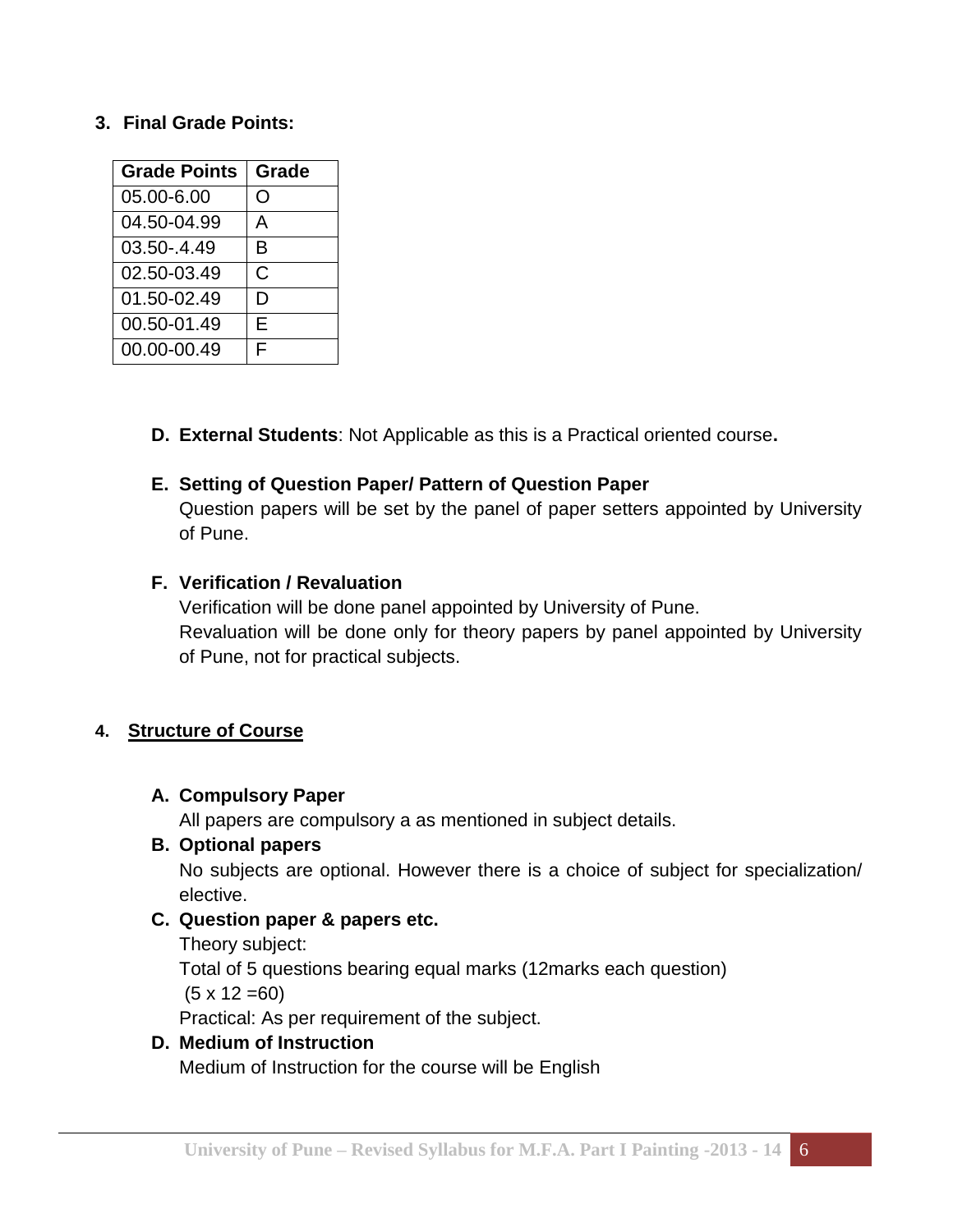#### **5. Intake Capacity:**

Per academic year 20 students can be admitted for M.F.A course as follows:

- (1) Painting 5 students
- (2) Portraiture 5 students
- (3) Mural 5 students
- (4) Graphics 5 students

In case of insufficient candidates in any particular subject the institute holds rights to adjust the no. of seats as per requirement and fill the quota.

#### **6. Equivalency of previous syllabus along with propose syllabus**

The revised syllabus has some changes in the subjects offered as compared to the old syllabus. Some components are added to make the syllabus more comprehensive.

#### **7. University Terms**

Academic calendar of University of Pune will be followed.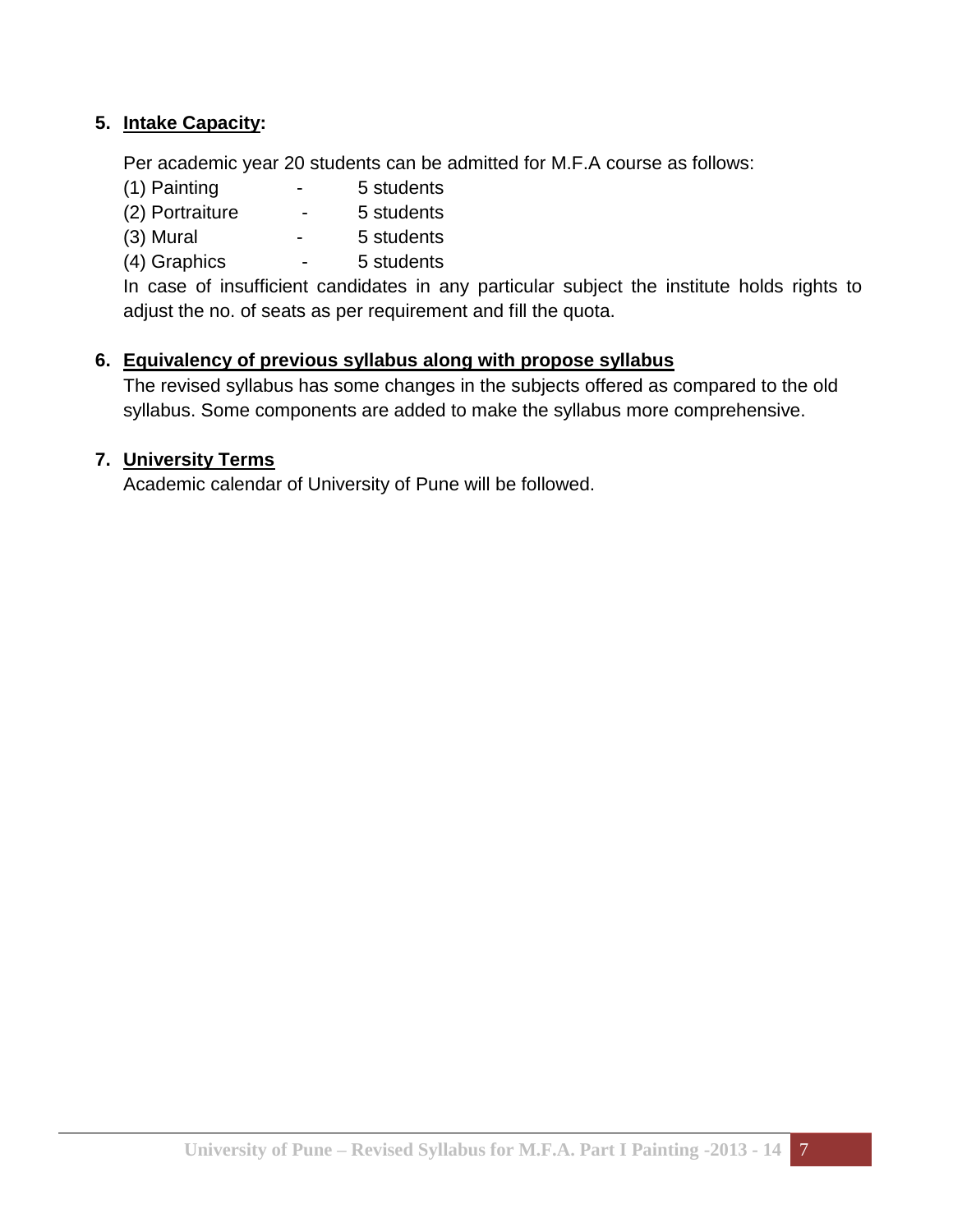#### **8. Details of semester wise Syllabus in full should be as following:**

#### **CREDIT SEMESTER SYSTEM**

| 1 Credit = 25 Marks = 15 Clock Hours (THEORY)    |                                            |
|--------------------------------------------------|--------------------------------------------|
| 1 Credit = 25 Marks = 30 Clock Hours (PRACTICAL) |                                            |
| Total Allotted days per semester                 | $= 90$ Days                                |
| <b>Extra Activities</b>                          | $= 10$ Days                                |
| <b>External Exam</b>                             | $= 10$ Days                                |
| Actual Student – Teacher Contact Days            | $= 70$ Days                                |
| <b>Total Working Hours</b>                       | $= 420$ hours (70 Days x 6 Hours per Day)  |
|                                                  |                                            |
| <b>Credit allotted for Theory -</b>              |                                            |
| (15 Clock hrs. for 1 credit)                     | $= 4$ (4 Credit = 100 Marks = 60 Hours)    |
| <b>Credit allotted for Practical-</b>            |                                            |
| (30 Clock hrs. for 1 credit)                     | $= 12$ (12 Credit = 300 Marks = 360 Hours) |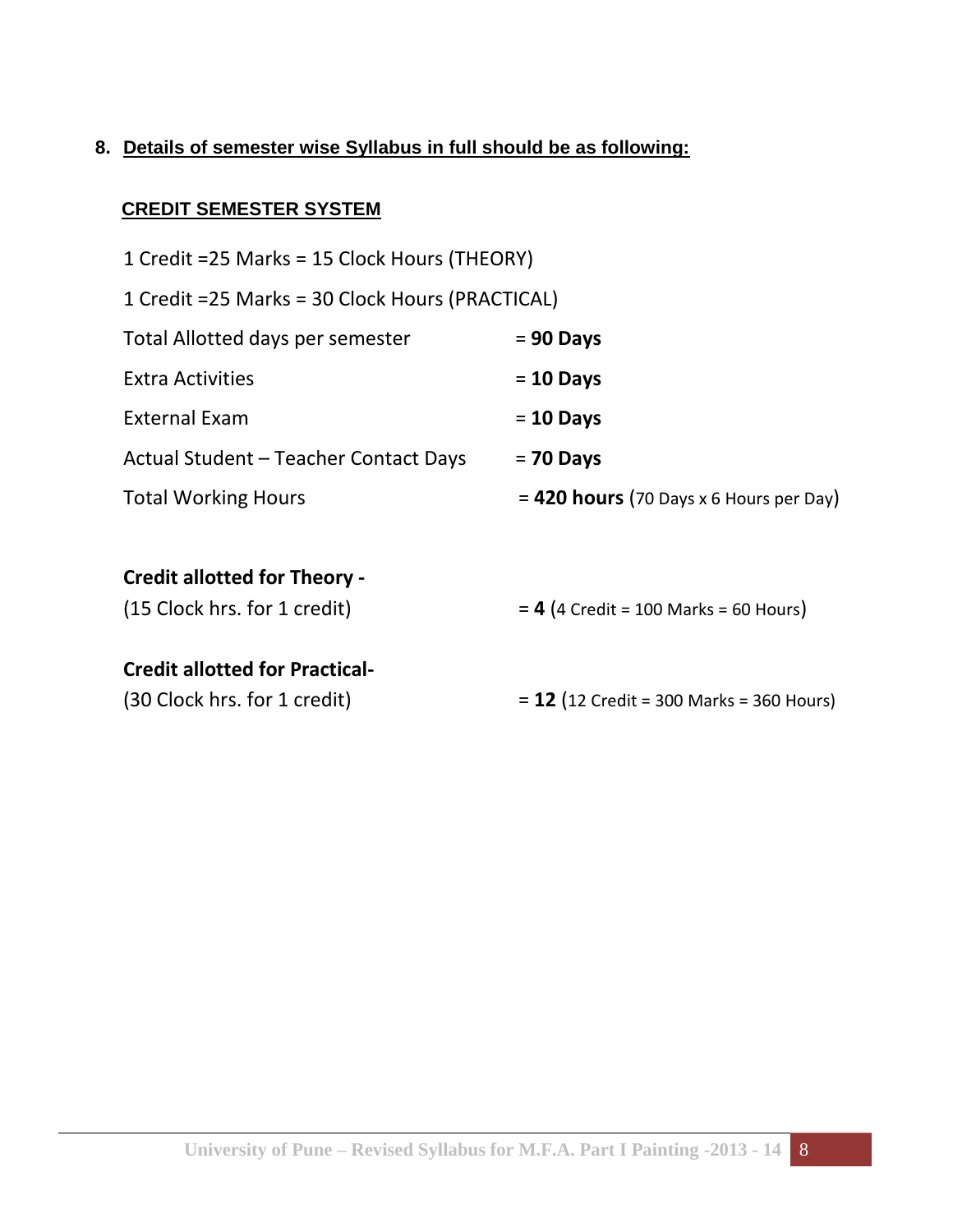## **Semester I**

| <b>Subject</b>                                                              | <b>Credit</b>    | <b>Hours</b> | Int. Marks | Ext.<br><b>Marks</b> | <b>Total</b> |
|-----------------------------------------------------------------------------|------------------|--------------|------------|----------------------|--------------|
| <b>Theory Subjects</b>                                                      |                  |              |            |                      |              |
| History of Indian Art (Pre<br>Independence period)                          | $\overline{2}$   | 30           | 25         | 25                   | 50           |
| Aesthetics of Indian Art or<br>Restoration & Conservation of<br>Antiquities | $\overline{2}$   | 30           | 25         | 25                   | 50           |
| <b>Practical Subjects</b>                                                   |                  |              |            |                      |              |
| <b>Specialization Subject</b><br>(Painting/Print/Portrait)                  | $\boldsymbol{4}$ | 120          | 50         | 50                   | 100          |
| Drawing<br>(Figurative/Non Figurative)                                      | $\overline{4}$   | 120          | 50         | 50                   | 100          |
| <b>Not for Exam Subjects</b>                                                |                  |              |            |                      |              |
| Workshop / Art Camp /<br>Field Work / Exhibition                            | 2                | 60           | 50         |                      | 50           |
| Research / Dissertation<br>Presentation                                     | $\overline{2}$   | 60           | 50         |                      | 50           |
| <b>Total</b>                                                                | 16               | 420          | 250        | 150                  | 400          |

## **Semester II**

| <b>Subject</b>                                                                | <b>Credit</b>  | <b>Hours</b> | Int. Marks | <b>Ext. Marks</b> | Total |
|-------------------------------------------------------------------------------|----------------|--------------|------------|-------------------|-------|
| <b>Theory Subjects</b>                                                        |                |              |            |                   |       |
| History of Western Art<br>(Renaissance to 20 <sup>th</sup> Century<br>period) | $\overline{2}$ | 30           | 25         | 25                | 50    |
| Aesthetics of Western Art or<br>Restoration & Conservation of<br>Antiquities  | 2              | 30           | 25         | 25                | 50    |
| <b>Practical Subjects</b>                                                     |                |              |            |                   |       |
| <b>Specialization Subject</b><br>(Painting/Print/Portrait)                    | 4              | 120          | 50         | 50                | 100   |
| Drawing<br>(Figurative/Non Figurative)                                        | $\overline{4}$ | 120          | 50         | 50                | 100   |
| <b>Not for Exam Subjects</b>                                                  |                |              |            |                   |       |
| Workshop / Art Camp /<br>Field Work / Exhibition                              | $\overline{2}$ | 60           | 50         |                   | 50    |
| Research / Dissertation<br>Presentation                                       | $\overline{2}$ | 60           | 50         |                   | 50    |
| <b>Total</b>                                                                  | 16             | 420          | 250        | 150               | 400   |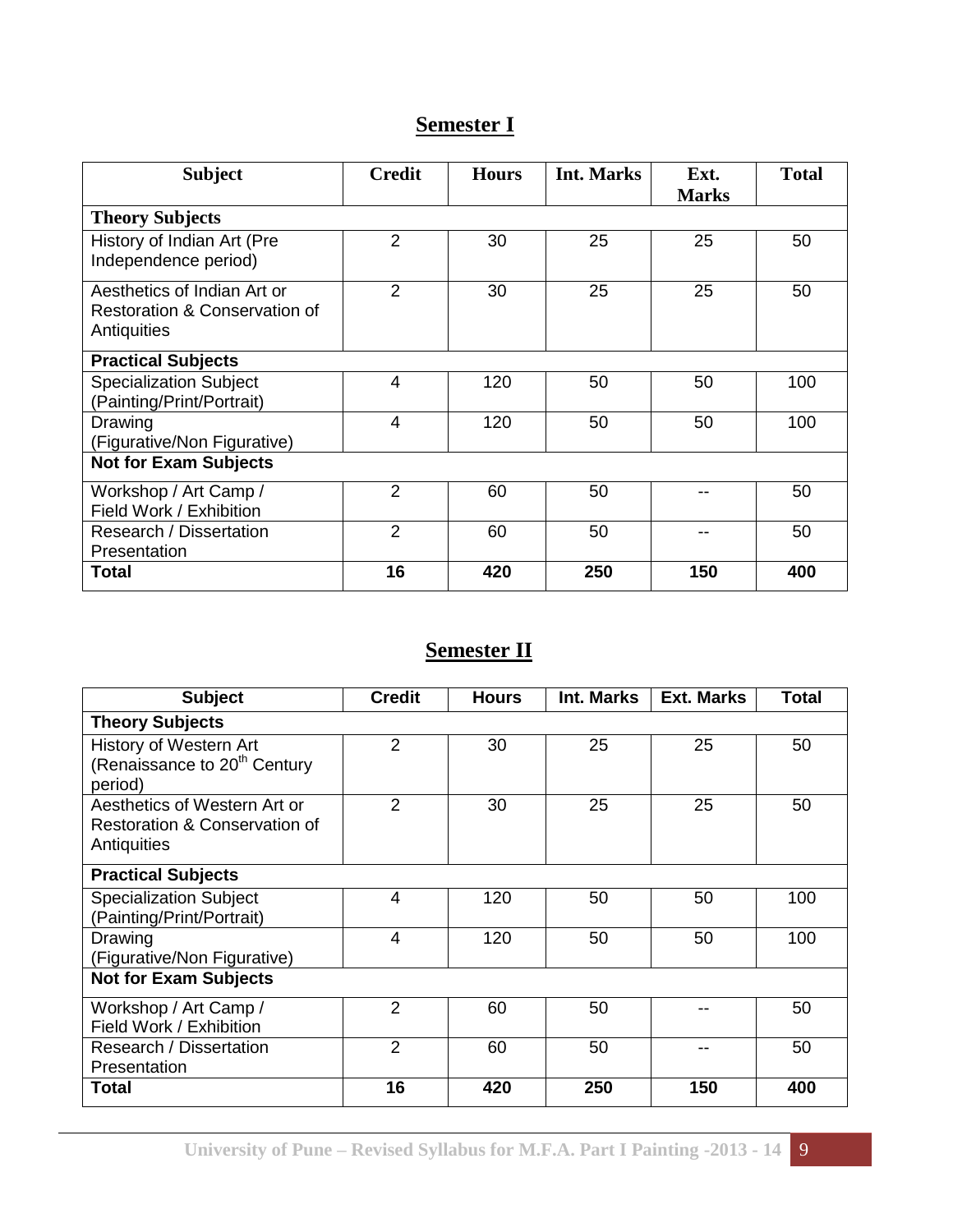## **Semester I (Theory Subjects)**

| <b>Subject</b>                                                             | <b>Credit</b> | <b>Hours</b> | Int.<br><b>Mark</b> | <b>Bifurcation of Marks</b>                                     |          | <b>Details</b>                                                                                           | Ext.<br>Mar | <b>Bifurca</b><br>tion of      | <b>Tota</b> |
|----------------------------------------------------------------------------|---------------|--------------|---------------------|-----------------------------------------------------------------|----------|----------------------------------------------------------------------------------------------------------|-------------|--------------------------------|-------------|
|                                                                            |               |              | S                   |                                                                 |          |                                                                                                          | $\bf ks$    | <b>Marks</b>                   |             |
|                                                                            |               |              |                     |                                                                 |          |                                                                                                          |             |                                |             |
| History of<br><b>Indian Art</b><br>(Pre<br>Independence                    | 2             | 30           | 25                  | Open Book Test<br>$(1 \text{ test})$                            | 05       | $(1.5 \text{ Hrs.})$ 2 Ans. 0f<br>300 words Each or<br>4 Short Notes 100<br>words each                   | 25          | Final<br>Exam<br>(2)<br>Hours) | 50          |
| period)                                                                    |               |              |                     | <b>One Presentation</b>                                         | 10       | Select any topic<br>based on syllabus -<br>Artist, Group, Ism,<br>Style etc.                             |             |                                |             |
|                                                                            |               |              |                     | <b>Tutorials</b><br>(5 Tutorials)                               | 10       | <b>Regular Tutorials</b>                                                                                 |             |                                |             |
|                                                                            |               |              |                     |                                                                 |          |                                                                                                          |             |                                |             |
| Aesthetics of<br>Indian Art or<br><b>Restoration &amp;</b><br>Conservation | 2             | 30           | 25                  | Open Book Test<br>$(1 \text{ test})$                            | 05       | $(1.5 \text{ Hrs.})$ 2 Ans. 0f<br>300 words Each or<br><b>4 Short Notes 100</b><br>words each            | 25          | Final<br>Exam<br>(2)<br>Hours) | 50          |
| of Antiquities                                                             |               |              |                     | Presentation<br>(2 Presentations)<br>Tutorials<br>(2 Tutorials) | 10<br>10 | Select any topic<br>based on syllabus -<br>Artist, Group, Ism,<br>Style etc.<br><b>Regular Tutorials</b> |             |                                |             |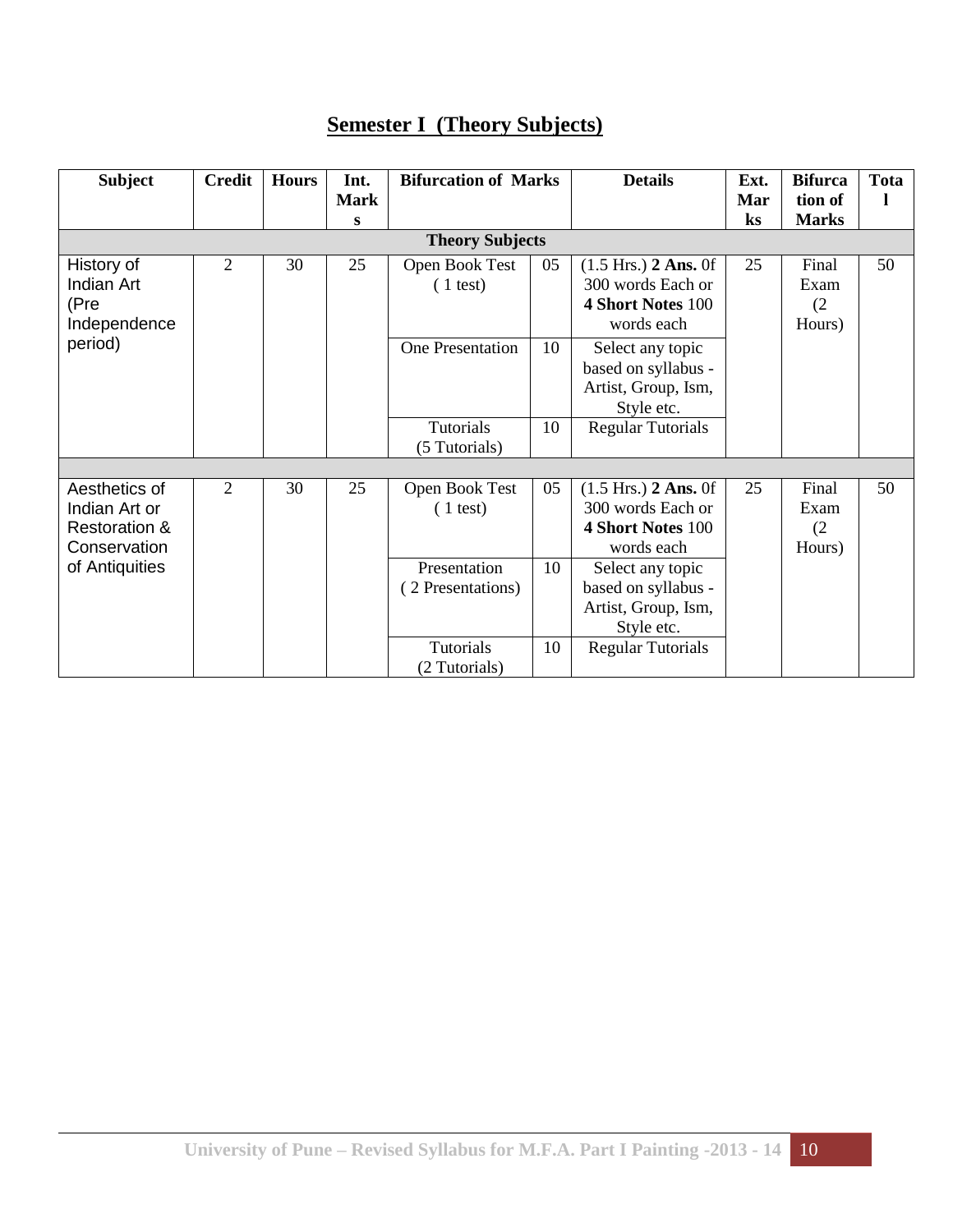## **Semester I (Practical Subjects)**

| <b>Subject</b>                                             | <b>Credi</b><br>t | Hou<br>rs | Int.<br>Mar<br>$\mathbf{k}$ s | <b>Bifurcation of Marks</b>                      |          | <b>Details</b>                                                                                     | Ext.<br>Mar<br>$\mathbf{k}$ s | <b>Bifurca</b><br>tion of<br><b>Marks</b> | <b>Total</b> |
|------------------------------------------------------------|-------------------|-----------|-------------------------------|--------------------------------------------------|----------|----------------------------------------------------------------------------------------------------|-------------------------------|-------------------------------------------|--------------|
|                                                            |                   |           |                               | <b>Practical Subjects</b>                        |          |                                                                                                    |                               |                                           |              |
| Specialization<br>Subject<br>(Painting/Print/Por<br>trait) | 4                 | 120       | 50                            | Assignment<br>4 Assignments)<br>Test<br>(1 Test) | 40<br>10 | 10 Marks Each<br><b>Internal Exam</b>                                                              | 50                            | Final<br>Exam<br>(25)<br>Hrs.)            | 100          |
|                                                            |                   |           |                               |                                                  |          |                                                                                                    |                               |                                           |              |
| Drawing<br>(Figurative/Non                                 | 4                 | 120       | 50                            | Assignment<br>4 Assignments)                     | 40       | 10 Marks Each                                                                                      | 50                            | Final<br>Exam                             | 100          |
| Figurative)                                                |                   |           |                               | Test<br>(1 Test)                                 | 10       | 10 Marks                                                                                           |                               | (10)<br>Hrs.)                             |              |
| <b>Not for Exam Subjects</b>                               |                   |           |                               |                                                  |          |                                                                                                    |                               |                                           |              |
| Workshop / Art<br>Camp $/$                                 | $\overline{2}$    | 60        | 50                            | Workshop / Art<br>Camp                           | 30       | At least 6 days                                                                                    | $-$                           | $-$                                       | 50           |
| Field Work /<br>Exhibition                                 |                   |           |                               | Field Work /<br>Exhibition                       | 20       | At least 4 days                                                                                    |                               |                                           |              |
|                                                            |                   |           |                               |                                                  |          |                                                                                                    |                               |                                           |              |
| Research /<br>Dissertations /<br>Presentation              | $\overline{2}$    | 60        | 50                            | <b>Dissertation</b><br>Research /<br>Methodology | 20       | <b>Thesis: Selection</b><br>of Area-subject-<br>statement or<br>hypothesis                         | $-$                           | $-$                                       | 50           |
|                                                            |                   |           |                               | Presentation<br>(2 Presentations)                | 30       | Self Work -<br>Concept<br>1 Presentation on<br>Specialization Sub.<br>1 Presentation on<br>Drawing |                               |                                           |              |
| <b>Total</b>                                               | 16                | 420       | 250                           |                                                  |          |                                                                                                    | 150                           |                                           | 400          |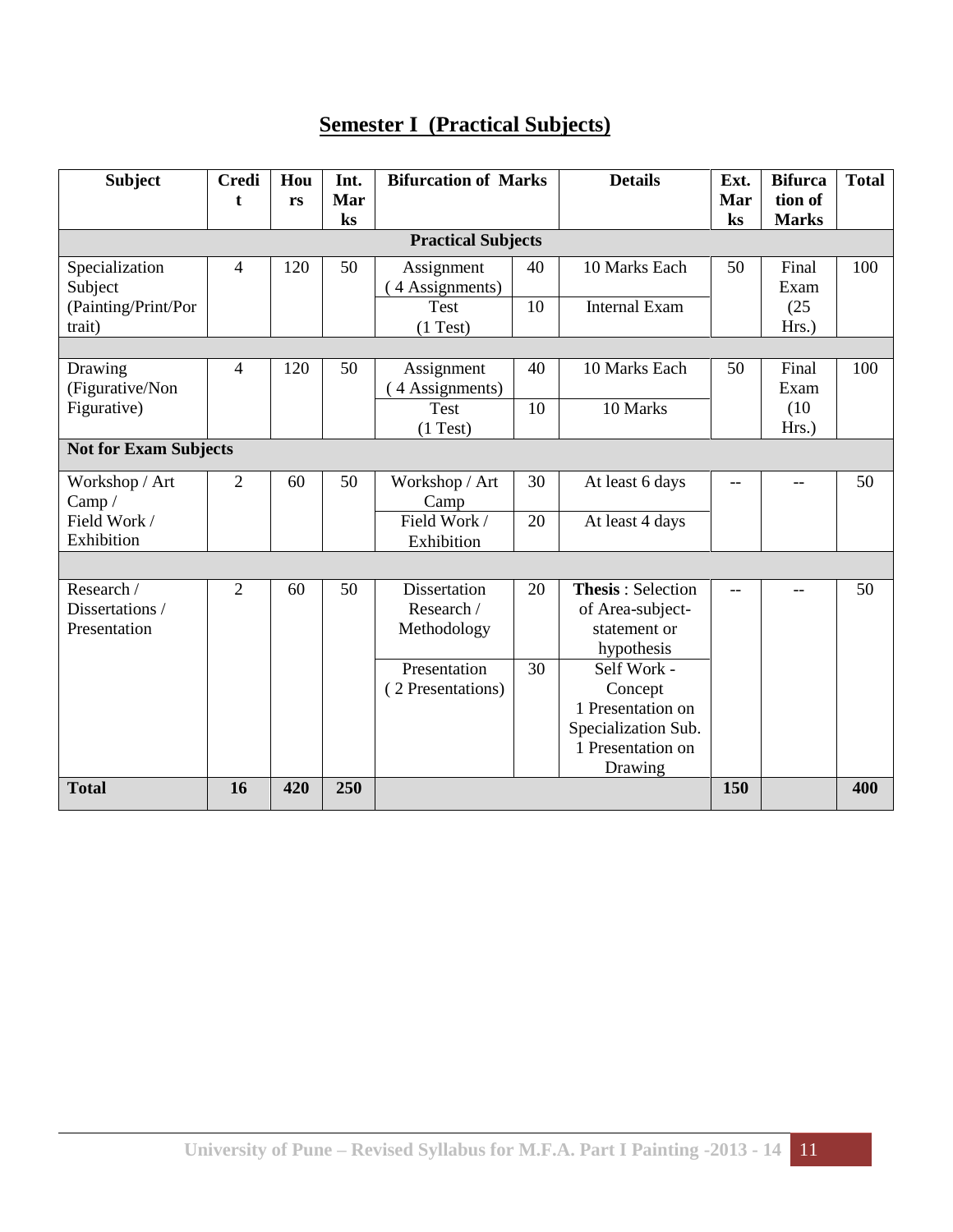## **Semester II (Theory Subjects)**

| <b>Subject</b>                                                                  | <b>Cre</b><br>dit | H <sub>0</sub><br>urs | Int.<br>Mar | <b>Bifurcation of Marks</b>                                                                                               |    | <b>Details</b>                                                                                | Ext.<br>Mar    | <b>Bifurca</b><br>tion of      | <b>Tota</b><br>1 |
|---------------------------------------------------------------------------------|-------------------|-----------------------|-------------|---------------------------------------------------------------------------------------------------------------------------|----|-----------------------------------------------------------------------------------------------|----------------|--------------------------------|------------------|
|                                                                                 |                   |                       | ks          | <b>Theory Subjects</b>                                                                                                    |    |                                                                                               | $\mathbf{k}$ s | <b>Marks</b>                   |                  |
|                                                                                 |                   |                       |             |                                                                                                                           |    |                                                                                               |                |                                |                  |
| <b>History of Western</b><br>Art<br>(Renaissance to<br>20 <sup>th</sup> Century | $\overline{2}$    | 30                    | 25          | Open Book Test<br>$(1 \text{ test})$                                                                                      | 05 | $(1.5 \text{ Hrs.})$ 2 Ans. 0f<br>300 words Each or<br><b>4 Short Notes 100</b><br>words each | 25             | Final<br>Exam<br>(2)<br>Hours) | 50               |
| period)                                                                         |                   |                       |             | Presentation<br>(2 Presentations)                                                                                         | 10 | Select any topic<br>based on syllabus -<br>Artist, Group, Ism,<br>Style etc.                  |                |                                |                  |
|                                                                                 |                   |                       |             | <b>Tutorials</b><br>(2 Tutorials)                                                                                         | 10 | <b>Regular Tutorials</b>                                                                      |                |                                |                  |
|                                                                                 |                   |                       |             |                                                                                                                           |    |                                                                                               |                |                                |                  |
| Aesthetics of                                                                   | $\overline{2}$    | 30                    | 25          | Open Book Test                                                                                                            | 05 | $(1.5 \text{ Hrs.})$ 2 Ans. 0f                                                                | 25             | Final                          | 50               |
| Western Art or                                                                  |                   |                       |             | $(1$ test)                                                                                                                |    | 300 words Each or<br><b>4 Short Notes 100</b>                                                 |                | Exam                           |                  |
| <b>Restoration &amp;</b>                                                        |                   |                       |             |                                                                                                                           |    |                                                                                               |                | (2)                            |                  |
| Conservation of<br>Antiquities                                                  |                   |                       |             | Presentation (2)<br>Presentations) or<br>Mini research<br>Project by<br>individual or<br>group of students<br>(1 project) | 10 | words each<br>Select any topic<br>based on syllabus -<br>Artist, Group, Ism,<br>Style etc.    |                | Hours)                         |                  |
|                                                                                 |                   |                       |             | <b>Tutorials</b><br>(2 Tutorials)                                                                                         | 10 | <b>Regular Tutorials</b>                                                                      |                |                                |                  |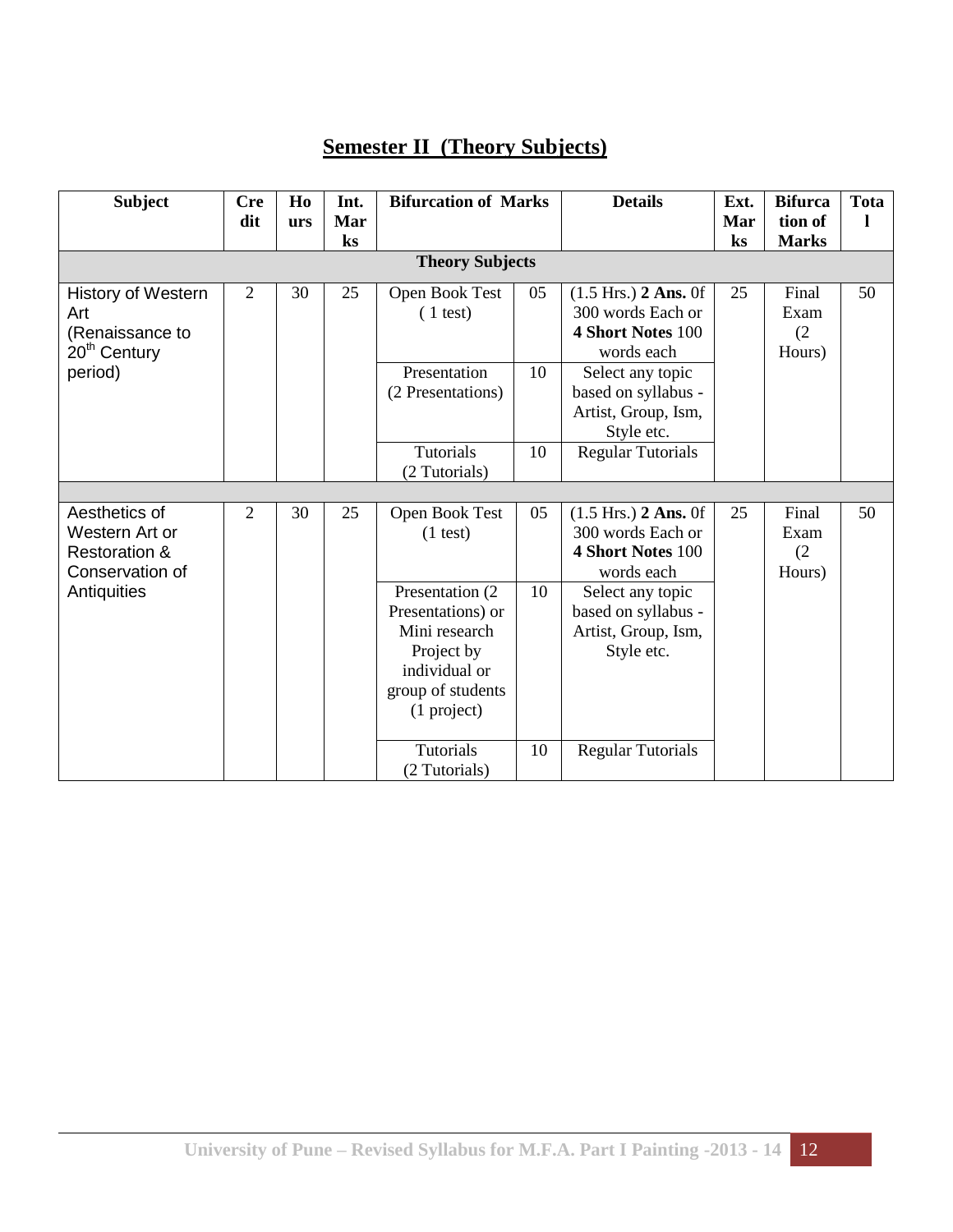## **Semester II (Practical Subjects)**

| <b>Subject</b>                                      | <b>Cre</b><br>dit | Hou<br>rs | Int.<br>Mar<br>ks | <b>Bifurcation of Marks</b>                      |    | <b>Details</b>                                                                                     | Ext.<br>Mar<br>$\mathbf{k}$ s | <b>Bifurca</b><br>tion of<br><b>Marks</b> | <b>Tota</b><br>1 |
|-----------------------------------------------------|-------------------|-----------|-------------------|--------------------------------------------------|----|----------------------------------------------------------------------------------------------------|-------------------------------|-------------------------------------------|------------------|
|                                                     |                   |           |                   | <b>Practical Subjects</b>                        |    |                                                                                                    |                               |                                           |                  |
|                                                     |                   |           |                   |                                                  |    |                                                                                                    |                               |                                           |                  |
| Specialization<br>Subject<br>(Painting/Print/Portra | 4                 | 120       | 50                | Assignment<br>$\overline{4}$<br>Assignments)     | 40 | 10 Marks Each                                                                                      | 50                            | Final<br>Exam<br>(25)                     | 100              |
| it)                                                 |                   |           |                   | <b>Test</b><br>(1 Test)                          | 10 | 10 Marks                                                                                           |                               | Hrs.)                                     |                  |
|                                                     |                   |           |                   |                                                  |    |                                                                                                    |                               |                                           |                  |
| Drawing<br>(Figurative/Non<br>Figurative)           | 4                 | 120       | 50                | Assignment<br>(4)<br>Assignments)                | 40 | 10 Marks Each                                                                                      | 50                            | Final<br>Exam<br>(10)                     | 100              |
|                                                     |                   |           |                   | Test<br>(1 Test)                                 | 10 | 10 Marks                                                                                           |                               | Hrs.)                                     |                  |
| <b>Not for Exam Subjects</b>                        |                   |           |                   |                                                  |    |                                                                                                    |                               |                                           |                  |
| Workshop / Art<br>Camp $/$                          | $\overline{2}$    | 60        | 50                | Workshop / Art<br>Camp                           | 30 | At least 6 days                                                                                    |                               | $-$                                       | 50               |
| Field Work /<br>Exhibition                          |                   |           |                   | Field Work /<br>Exhibition                       | 20 | At least 4 days                                                                                    |                               |                                           |                  |
|                                                     |                   |           |                   |                                                  |    |                                                                                                    |                               |                                           |                  |
| Research /<br>Dissertations /<br>Presentation       | $\overline{2}$    | 60        | 50                | <b>Dissertation</b><br>Research /<br>Methodology | 20 | Thesis: structure -<br>final synopsis -<br>Data & References<br>Collection                         | $-$                           | $-$                                       | 50               |
|                                                     |                   |           |                   | Presentation<br>(2)<br>Presentations)            | 30 | Self Work -<br>Concept<br>1 Presentation on<br>Specialization Sub.<br>1 Presentation on<br>Drawing |                               |                                           |                  |
| <b>Total</b>                                        | 16                | 420       | 250               |                                                  |    |                                                                                                    | 150                           |                                           | 400              |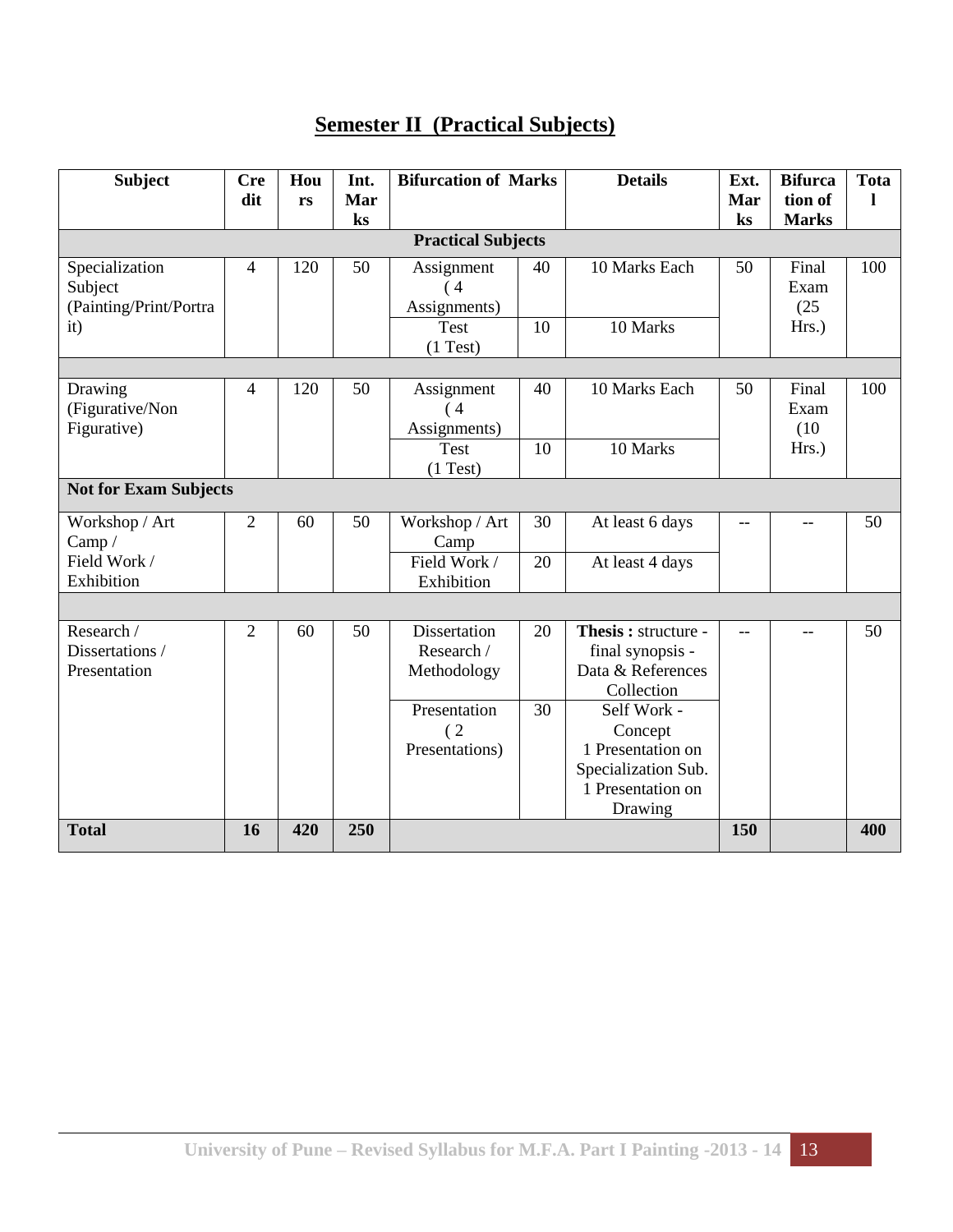#### **FIRST SEMESTER -- Detailed syllabus pattern for the Master of Fine Arts**

Painting / Portraiture / Mural / Graphics

#### **THEORY:**

#### **History of Art: Indian Art**

Modern history of art: - 18th century, British period and pre independence. This section will begin with the introduction to the research methodology.

- 1) Maratha paintings: Wall paintings and Miniatures , Artists
- 2) Introduction to the British period art of paintings in Maharashtra and India: Company school Artists: James Wales, Thomas Daniell and William Daniell and others
- 3) Study of pre-Independence Artists, sculptors and their works. **Artists**, Chaughtai, Pestanji Bomanji, Baburao Painter,Ganpat Wadangekar Pandit Satavlekar, AbalalRahiman, Dhurandhar, Haldankar, Ahiwasi, Mullar, Triidad, Deuskar, Wadanganekar. **Sculptors:** Mhatre, Karmarkar, Talim etc.

#### **Aesthetics of Art:**

Introduction to the Indian literature: - To understand the iconographic as well as technical norms of the art of painting and sculpture

#### **Literature**:

- 1) A) Vishnudharammottarapuranam : ( Chitrasutra Addhaya ) Shadangas, Classification of painting, Vartanas B) Abhilashitartha- Chintamani – Portion regarding Visual Arts C) Samaranganasutradhara – Portion regarding Architecture
- 2) Bharatamuni and his Natyashastra, ( General Introduction ) Introduction to the Rasa theory, emphasis to be given on the aspect of organisation, particular emphasis on the (the emergent common quality) Reference to Vyanjana and The problem as to whether Rasa theory can be applicable to Visual arts

Introduction to the Indian religion: To understand the inspirations, reflections of philosophy, thoughts and allied aspects on the art of painting and sculpture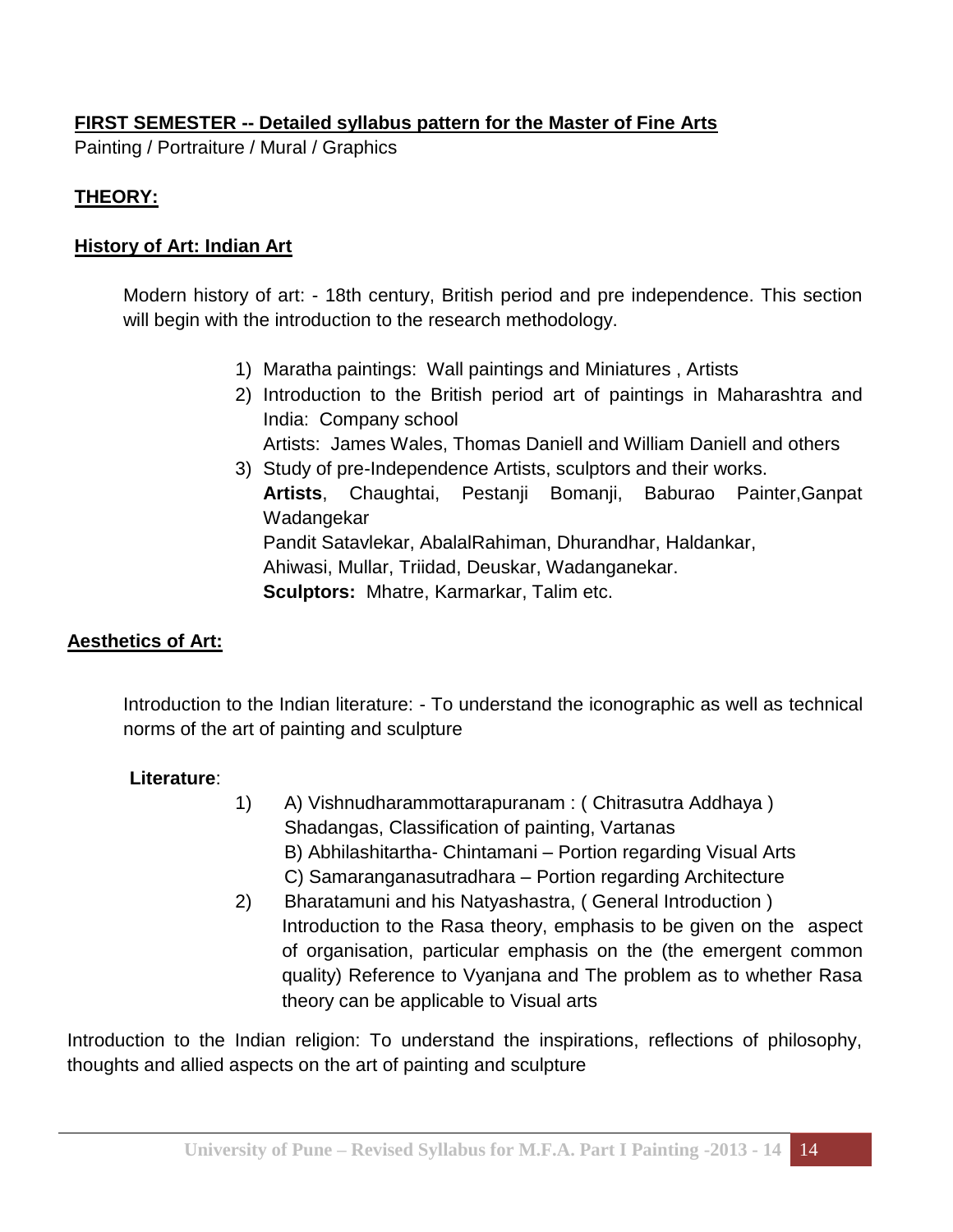#### **Religion**

- 1) Brahmanis
- 2) Buddhism
- 3) Jainism

4) Sub sects of these respective religions; such as Vaishnavism, Shaivism, Hinayana and Mahayana, etc.

#### **PRACTICAL:**

#### **Specialization Subject –**

#### **1. PAINTING-**

Minimum 4 paintings as per their specialization with schematic sketches and concept of painting series + 1 painting of internal test = Total 5 painting (minimum area of painting should be submitted by the student is 72 square feet).

#### **GRAPHICS-**

Minimum 4 Graphics as per their specialization with schematic sketches and concept of Graphic series + 1 Graphic of internal test = Total 5 Graphics should be submitted by the student.

#### **PORTRETURE-**

Minimum 4 portraiture as per their specialization with schematic sketches and concept of portraiture series  $+$  1 portraiture of internal test = Total 5 Portraitures should be submitted by the student.

#### **MUREL-**

Minimum 4 mural as per their specialization with schematic sketches and concept of mural series  $+1$  mural of internal test  $=$  Total 5 Murals should be submitted by the student.

#### **2. Drawing (Figurative or Non-figurative) - on paper or canvas**

Minimum 4 drawings as per their specialization in various mediums like pencil, pen & ink, color, pastels, charcoal, dry pastels etc. + 1Drawing of internal test = Total 5 drawings should be submitted by the student (minimum area of drawings should not be less that Imperial size - 22" x 30" )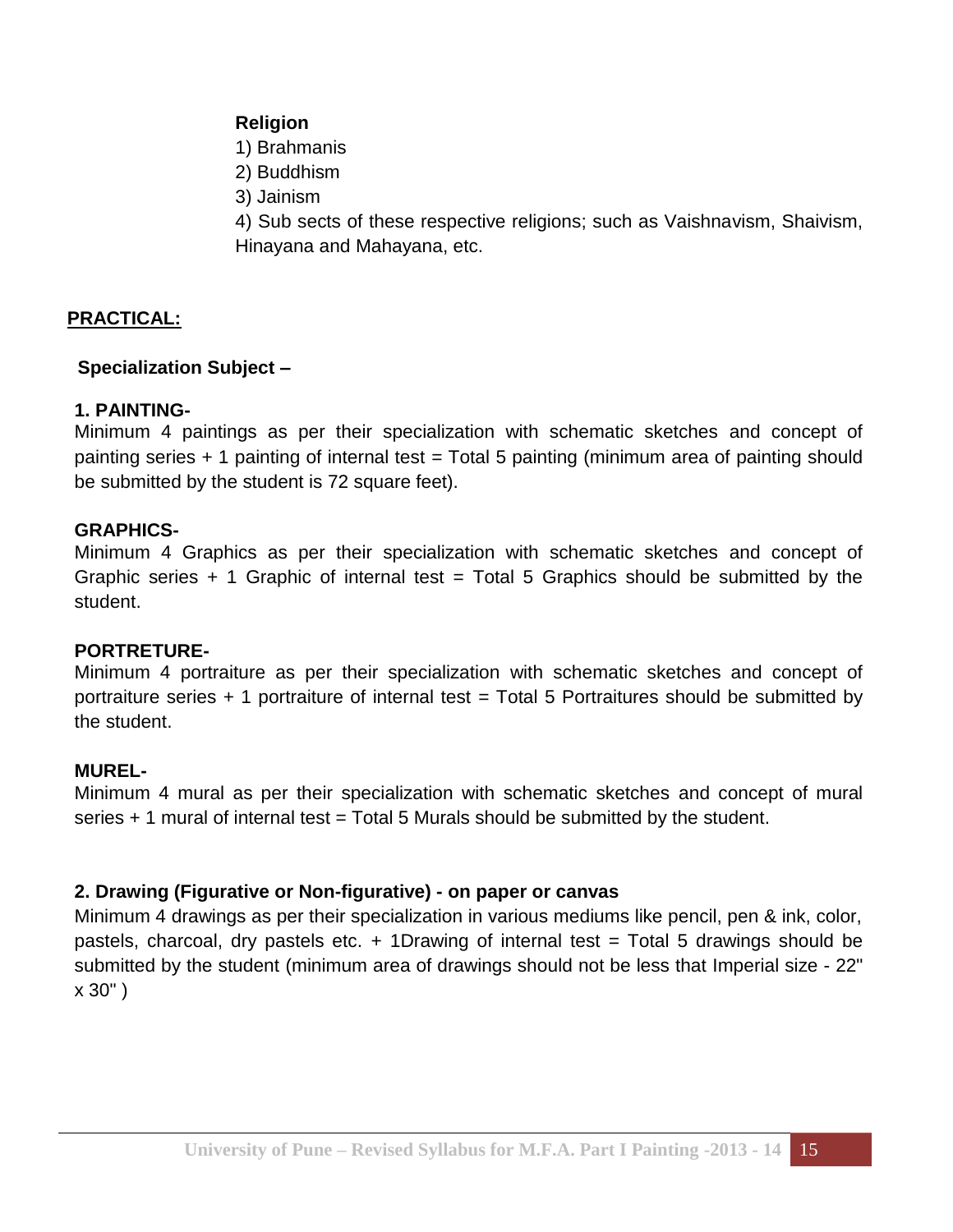#### **Not for Exam subjects**

#### **3. Workshop / Art Camp** (Minimum 6 Days)

To observe demonstrations, studies etc. student should attend workshop run by professional artist, specialists from the field of advertising & commercial designing. They may attend a studio interaction and obtain a certificate of such attendance by them. The report of such work shop, studio work experience may be submitted by the students.

#### **4.Field work / Exhibition** (Minimum 4Days)

A Study Camp organized by Art organizations, Art galleries / Art Institutions or Regional Centers of Lalit Kala Academy minimum of three days must be attended by the student to make detailed study of Animals, Historical Monuments, Museums, Zoo, Bazaars, Nature, Peoples etc. for sketching and / or photography purpose to result in appropriate illustrative of photo feature expressions. Students also should visit various local & other places / spots of interactions to make their studies. Such study must be based on their choice of specialization viz: painting, portraiture, mural and graphics. A portfolio pertaining to such study may be submitted by the students.

Student have to exhibit his Art work in solo or group show in any Art gallery, minimum 2 days with class teacher's approval.

#### **5.Research/ Dissertation/ Presentation**

- **a.** Student has to work step by step under the guidance of class teacher/ guide, and present the progress of work time to time.
- Selection of Area- subject- statement or hypothesis
- **b.** Student has to give 1- presentation on his specialization subject and 1- presentation on drawing subject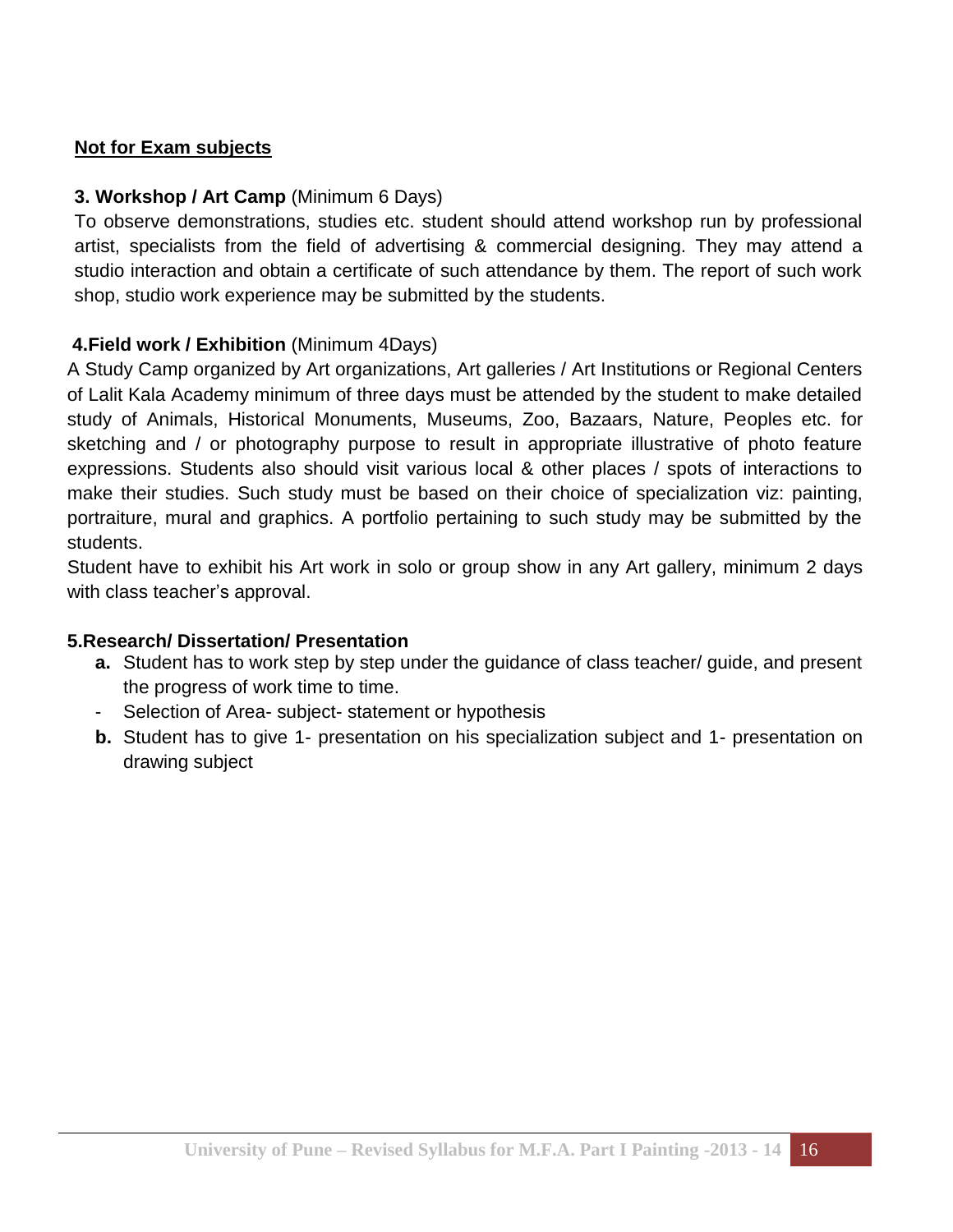#### **SECOND SEMESTER -- Detailed syllabus pattern for the Master of Fine Arts**

Painting / Portraiture / Mural / Graphics

#### **THEORY:**

**History of Western Art:** (Renaissance to 20<sup>th</sup> Century period)

Western Art: Introduction to the Renaissance art and various isms and the artists of respective isms

- 1) Baroque
- 2) Rococo
- 3) Mannerism
- 4) Romantism
- 5) Neoclassism
- 6) Impressionism
- 7) Neoimpressionism
- 8) Post- Impressionism
- 9) Cubism
- 10)Abstract Art
- 11)Futurism
- 12)Fauvism
- 13)Expressionism
- 14)Dadaism
- 15)Surrealism
- 16)Pop Art
- 17)Optical Art

#### **Artists**

- 1) Leonardo da Vinci ( 1452-1519)
- 2) Michelangelo (1475-1564)
- 3) Raphael ( 1483-1520)
- 4) El Greco (1541-1614)
- 5) Rembrandt (1606-1669)
- 6) William Turner (1779-1862)
- 7) Edouard Manet (1832-1883)
- 8) Paul Cezanne (1839-1906)
- 9) Claude Monet (1840-1926)
- 10)Vincent van Gogh (1853-1890)
- 11)Pablo Picasso (1881-1973)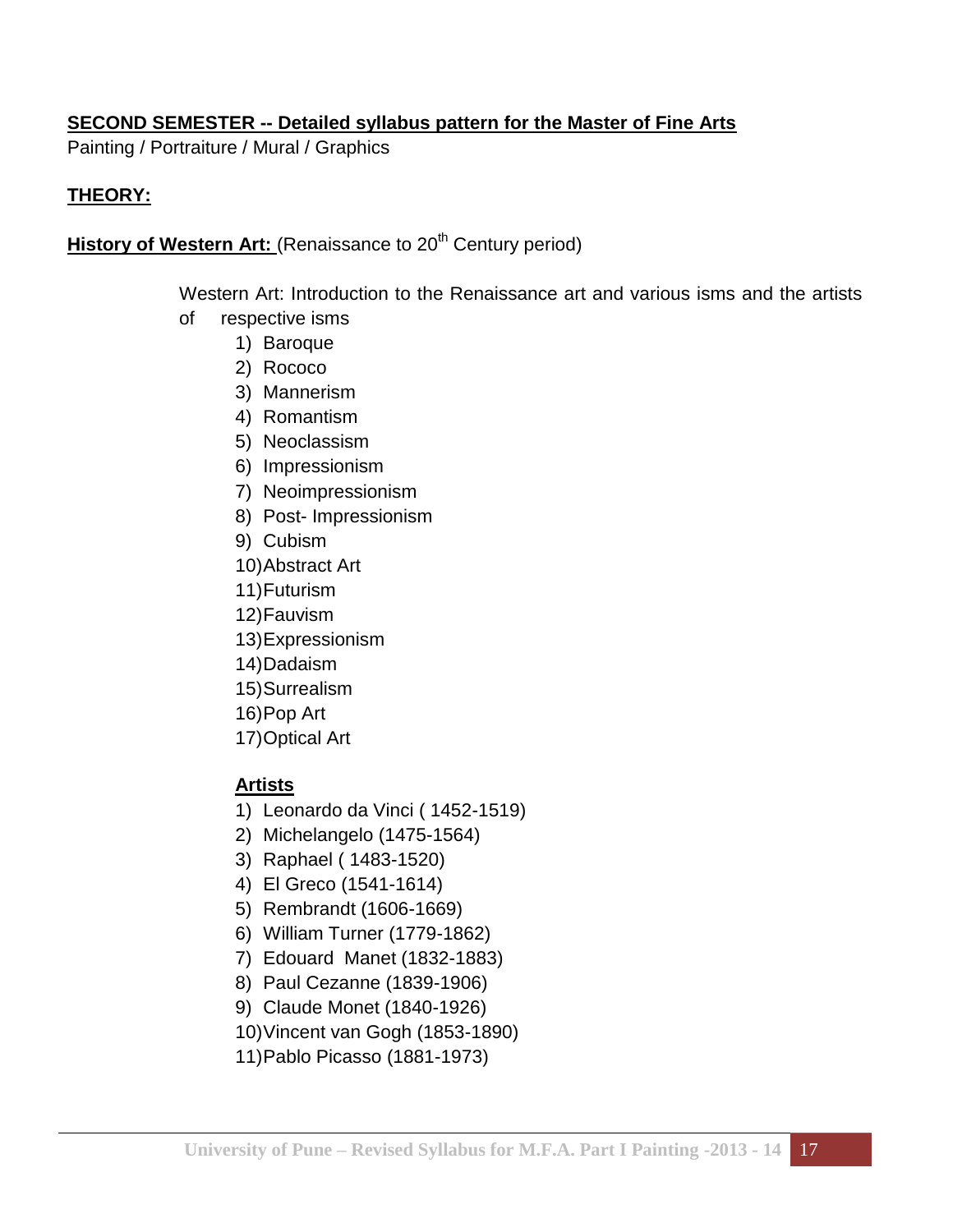#### **Aesthetics of Western Art:**

- 1) Plato (Founder of Western Philosophy)
- 2) Aristotle
- 3) Plotinus
- 4) Roger Eliot Fry
- 5) Immanuel Kant
- 6) George Hegel
- 7) Sigmund Freud

#### **PRACTICAL:**

#### **Specialization Subject –**

#### **1. PAINTING-**

Minimum 4 paintings as per their specialization with schematic sketches and concept of painting series + 1 painting of internal test = Total 5 painting (minimum area of painting should be submitted by the student is 72 square feet).

#### **GRAPHICS-**

Minimum 4 Graphics as per their specialization with schematic sketches and concept of Graphic series  $+$  1 Graphic of internal test = Total 5 Graphics should be submitted by the student.

#### **PORTRETURE-**

Minimum 4 portraiture as per their specialization with schematic sketches and concept of portraiture series  $+$  1 portraiture of internal test = Total 5 Portraitures should be submitted by the student.

#### **MUREL-**

Minimum 4 mural as per their specialization with schematic sketches and concept of mural series  $+1$  mural of internal test  $=$  Total 5 Murals should be submitted by the student.

#### **2. Drawing (Figurative or Non-figurative) - on paper or canvas**

Minimum 4 drawings as per their specialization in various mediums like pencil, pen & ink, color, pastels, charcoal, dry pastels etc. + 1Drawing of internal test = Total 5 drawings should be submitted by the student (minimum area of drawings should not be less that Imperial size - 22" x 30" )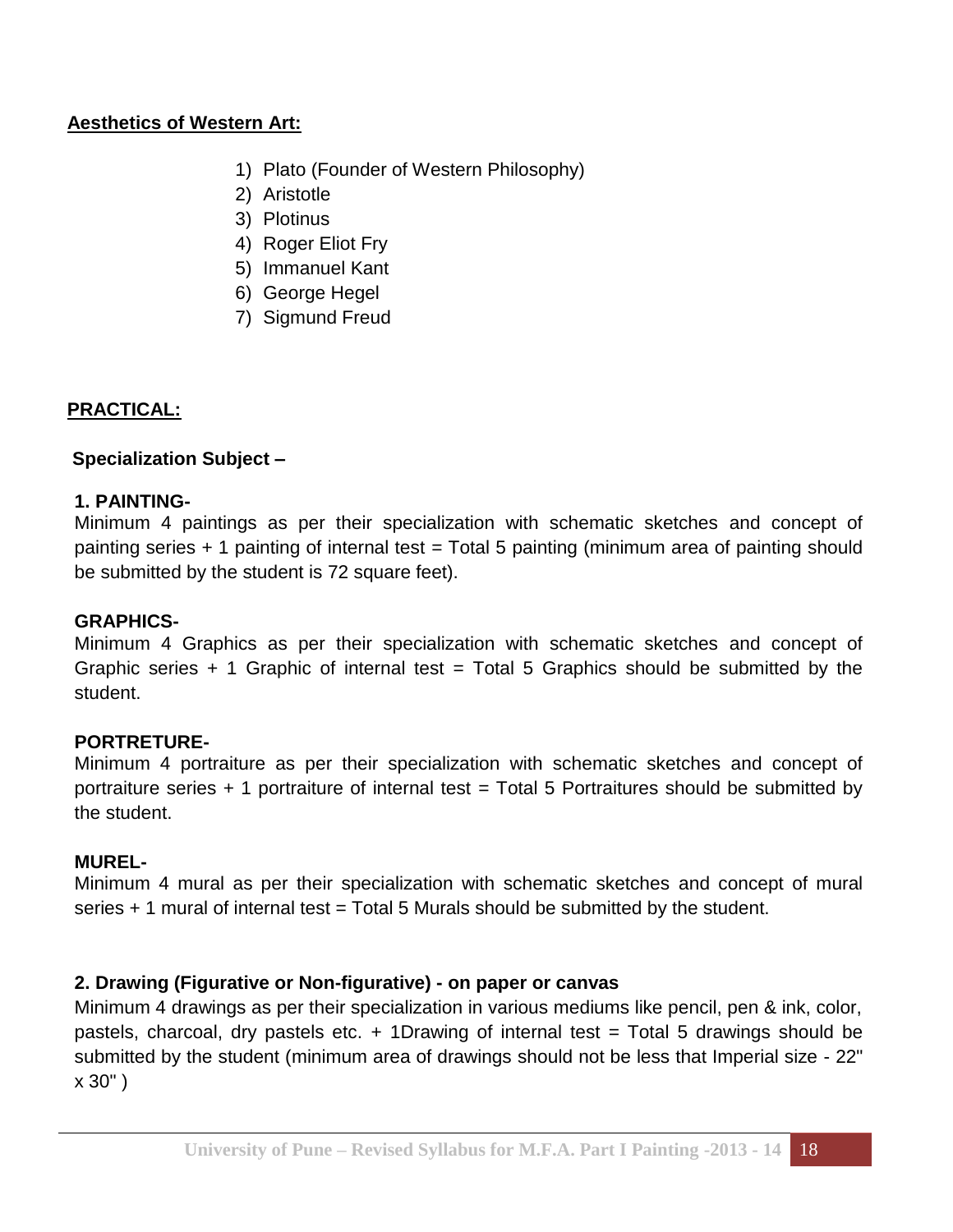#### **Not for Exam subjects**

#### **3. Workshop / Art Camp** (Minimum 6 Days)

To observe demonstrations, studies etc. student should attend workshop run by professional artist, specialists from the field of advertising & commercial designing. They may attend a studio interaction and obtain a certificate of such attendance by them. The report of such work shop, studio work experience may be submitted by the students.

#### **4. Field work / Exhibition** (Minimum 4Days)

A Study Camp organized by Art organizations, Art galleries / Art Institutions or Regional Centers of Lalit Kala Academy minimum of three days must be attended by the student to make detailed study of Animals, Historical Monuments, Museums, Zoo, Bazaars, Nature, Peoples etc. for sketching and / or photography purpose to result in appropriate illustrative of photo feature expressions. Students also should visit various local & other places / spots of interactions to make their studies. Such study must be based on their choice of specialization viz: painting, portraiture, mural and graphics. A portfolio pertaining to such study may be submitted by the students.

Student have to exhibit his Art work in solo or group show in any Art gallery, minimum 2 days with class teacher's approval.

#### **5. Research/ Dissertation/ Presentation**

- a. Student has to work step by step under the guidance of class teacher/ guide, and present the progress of work time to time.
	- Structure- final synopsis- data & references collection.
- b. Student has to give 1- presentation on his specialization subject and 1- presentation on drawing subject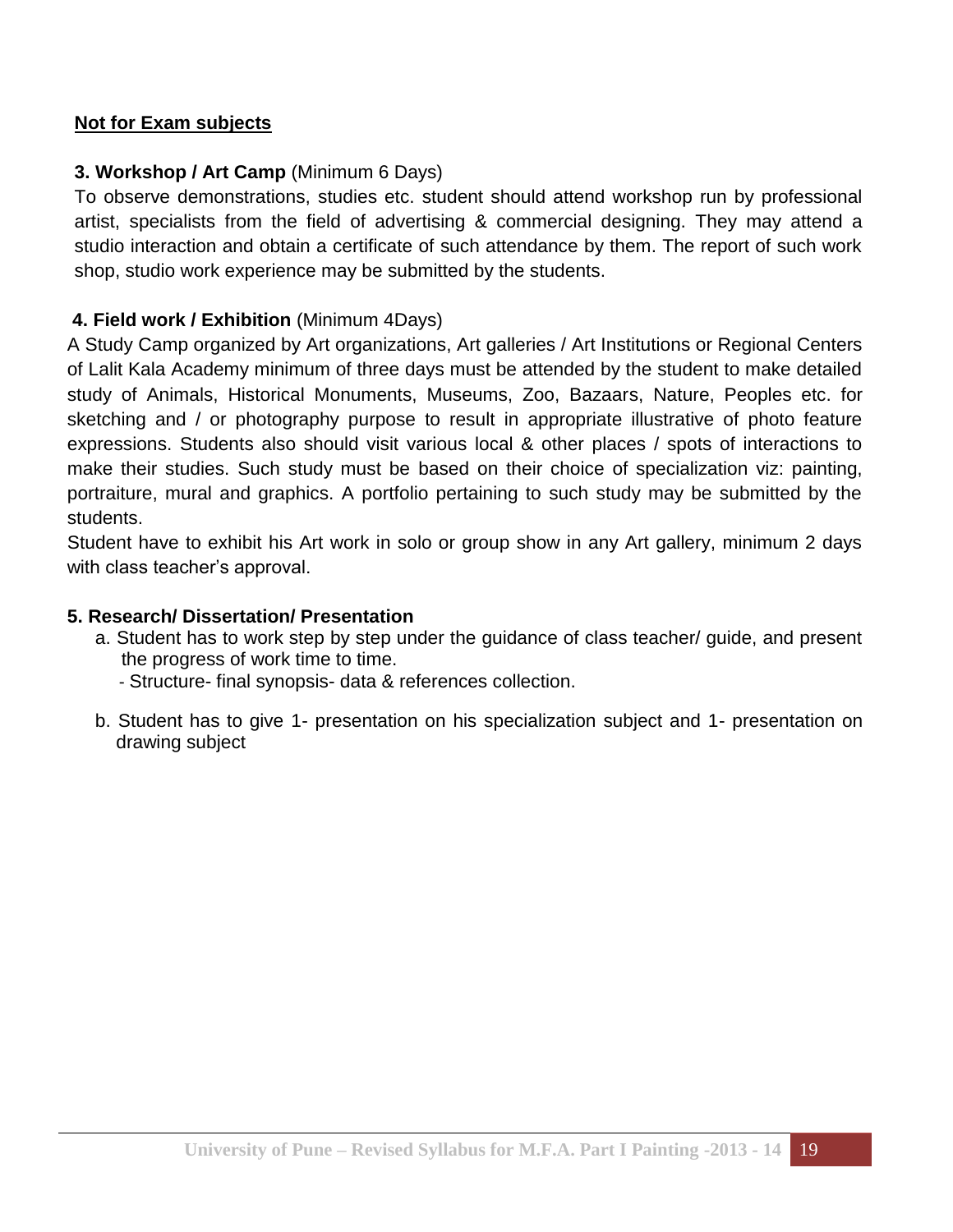#### **10. Recommended Books: Part I – Semester I**

#### **History of Art (Indian)**

- Somnath Hore Lalit Kala Academy New Delhi.
- Gaitonde Lalit Kala Academy New Delhi.
- Jahangir Sabavala LK Academy New Delhi.
- History of Art, Jonson
- Limited Edition Serigraphs by Jehangir Sabavala, Sakshi & Pandol Art Gallery.
- Sabavala- pilgrim, Evile, soreerer, Ranjit Hoskote, Eminence Derigns pvt lid.
- Rabindranath Tagore, Collection of Essays, Edited by Ratan Parimoo, LK New Delhi.
- Shankar Palshikar, Govt Printing Press.
- Indian Sculptures Today 1983, LK New Delhi.
- India Master Sculptors, Balaji Talim & Harish Talim, Nehru Centre Mumbai.
- Ramkinkar Vaij Sculpture, Devi Prasad, Tulika Books.
- Vanantagauravam Essay in Jainism, Edited by Jayandra Soni, Vakils, Feffer and Simons ltd.
- Pillo Pochkhanawala, LK Delhi.
- Indian Master Sculptor, Narayan Sonavadekar, Nehru Center, Mumbai.
- ART, Ramkinker Vaij, Tulika Books, Devi Prasad.
- Vinayak Pandurand Karmarkar, LK New Delhi.
- भारतीय कला का इतिहास,कृष्णदेव वाजपेयी,हिंदी समिती,लखनौ
- वर्तमान चित्रसूत्र,बाबूराव सडवेलकर
- समकालीन कला,ललित कला अकादमी,नवी दिल्ली
- भारतीय कलेचा इतिहास–प्रा.जयप्रकाश जगताप पूणे महाराष्ट्र.
- इंडीयन आर्ट हिस्ट्री प्रा.जयप्रकाश जगताप पूणे महाराष्ट्र.

#### **Aesthetics**

- संस्कृती परीचय टिळक महाराष्ट्र विद्यापीठ,लेखसंग्रह
- प्राचीन भारतीय सांस्कृतिक इतिहास, लेखक गायधनी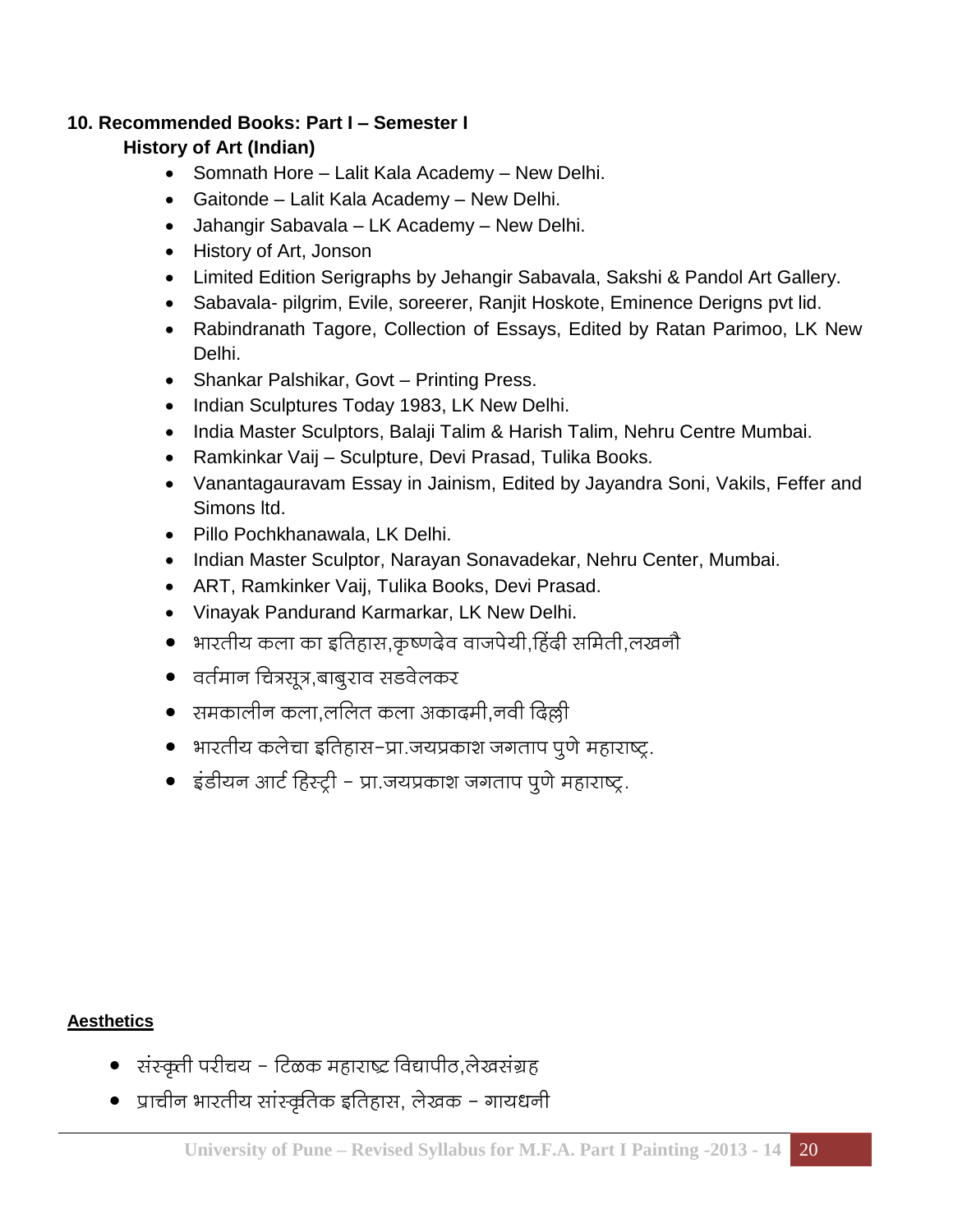- संस्कृती,डॉ. इरावती कर्वे
- ललीत कला अभिव्यक्ती, प्रा. जयप्रकाश जगताप
- भारतीय चित्रकला मे संगीततत्व,डॉ.रामकूमार विश्वकर्मा प्रकाशन विभाग सूचना प्रसारण मंत्रालय, भारतसरकार
- वर्तमान चित्रसूत्र,बाबुराव सडवेलकर
- Sacrd Buddhist painting,Aryan chakraverty, Roli Books
- Buddhist Pilgrimage,Brij Taukha
- Buddha The intelligent Heart, Alistair sheearer, Thames and Hudson publishers
- 
- सौदर्यशास्त्र,राम थत्ते, गांगल पप्लिकेशन्स,मुंबई
- सौदर्यतत्व –दासगूप्ता अनुवाद आनंदप्रकाश दिक्षित
- सौदर्य की वस्तूगत सत्ता और सामाजिक विकास,सौदर्यशास्त्र विशेष अंक १९५८
- सौदर्य डॉ.राजेंद्ध वाजपेयी-मध्यप्रदेश हिंदी ग्रंथ अकादमी, भोपाळ
- कला समिक्षा –अशोकगिरीराज किशोर,देवऋषि प्रकाशन,अलिगढ
- रससिध्दांत और सौदर्यशास्त्र- डॉ.निर्मला जैन नॅशनल पब्लिकेशन हाऊस,दिल्ली
- भारतीय सौदर्य शास्त्र-भाग १ व भाग २ प्रा.जयप्रकाश जगताप पूणे

## **Part I – Semester II**

#### **History of Art (Western)** • Pablo Picasso a Modern Master – Richard Leslie, New line Books pub

- Pablo Picasso Anatoli Podoksik Grange Books.
- Great Masters Van Gogh, William Hardy Egle Editing.
- Essential Impressionists, Avitonia Cunnig gham, Parragon pub.
- Rembrant, Melissa Ricketts, Rebo pub.
- Master Picees of Impressionism & Post Impressionism, the Annenberg collection, Philadelphia Museum of Art.
- Through the eye of Leonargo davinci, Gramrray Books.
- Picasso, ingo F. Walter Past I, Taschen pub.
- Gangin, Michael Howard, Dorling Kindersiley pub.
- Manet, Henri Lallemand, NLB pub.
- Essential Picasso, Laura Payne, paragon pub.
- Great Masters, Manet, Linda Bolton, Eogle Editions.
- Reentrant, Caravaggio wanders publishers, zwolles Risksmuseum, Amstrdam
- Art Book- Gauging, DK pub.
- Van Gogh, Josephine Cutts and James Smith, Parragon pub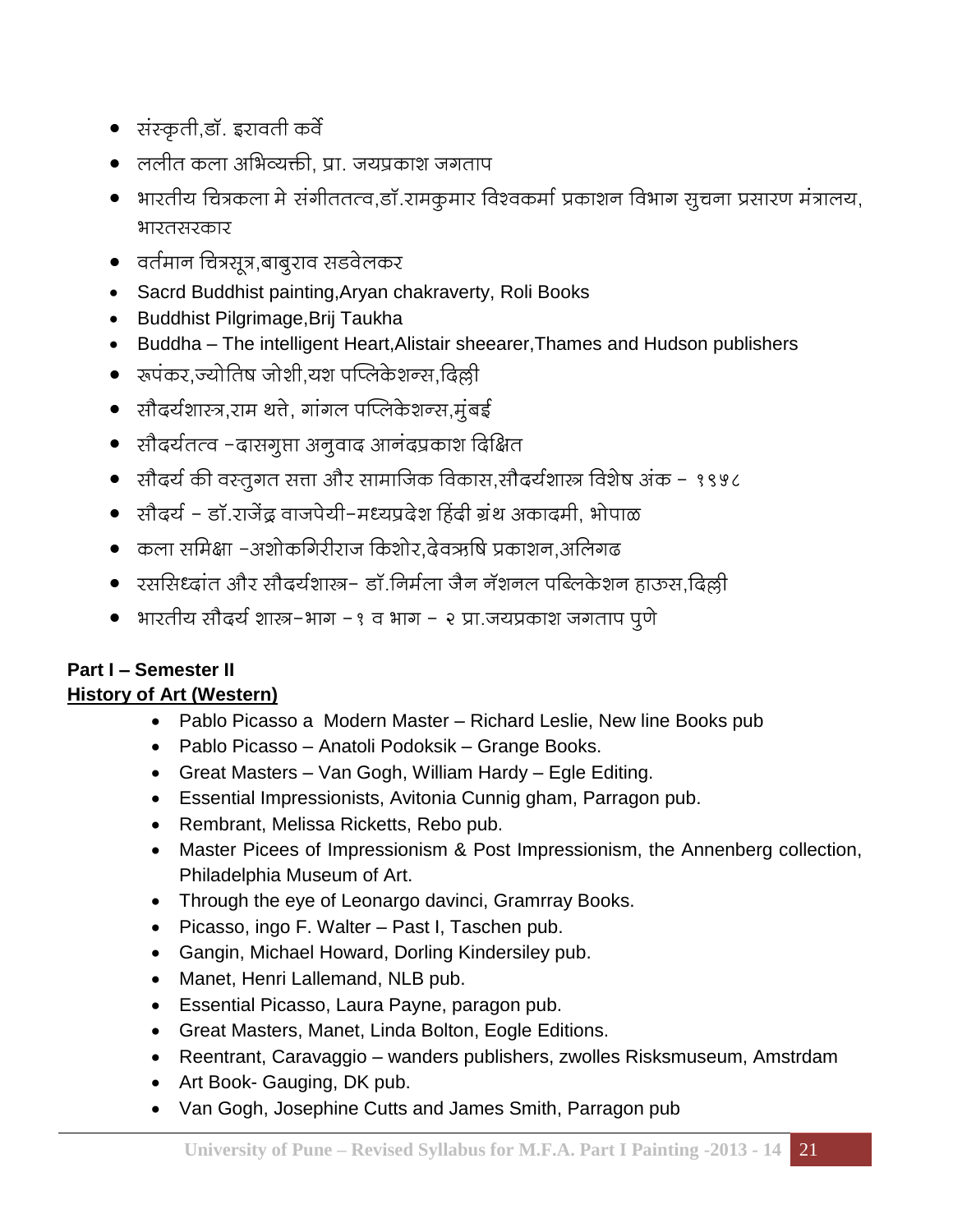- Monet Konemaum pub
- Picasso Elka Linda Buchholz, Breate Zimmermann, Konemann pub.
- Cezanne Konemann pub.
- The Ultimate Picasso, Harry N. Abrams, INC, pub.
- Vangogh A Retrospectine , Susan Alyson Stein, Beaux Arts Editor.
- Rubens, the pride of Life, Grange Books pub.
- Leonardo, Trewin Copplestone, Regeney House Pub.
- Cecanne The Art Book, DK.
- Great Masters. Rembrandt, Andrew Morrall, Eagle editrans.
- Dali, the paintings, Robert Descharnes, Gilles Neret, Taschen pub.
- Salvodar Dali, Jessica Hodge, PRC Pub.
- Manet, Patrica Wright, Dk pub.
- Self Portraits of the World Greatest painters, Elizabeth, parkgate Books.
- Cubism Philip Cooper, phaidon pub.
- Chagall, Artemis Herald, chastwell Books pub
- Henre Matisse, susan A. Sternass, Todfri pub.
- Essential Dali, paragon pub.
- Manet Himself, Edited by Juliet Wilson- Bareau, Time- Warner books publication
- Classic Art, Heinrich Wolfflin, Phaidon pub.
- Picasso Edited by Ingo F. Walther, past II, Taschen pub.
- The Post impressionists, Belinda Thanson, Phaidon Press ltd, London
- Picasso- Die Plakatkunst, L' art de laffiche, Prestel pub, Germany.
- Modern Europe, Banca Nazionale del Lavora, BNL pub.
- Van Gogh flowers, Judith Bumpus, Phaidon.
- Monet impressions of light, henri Lallenand, NIB pub.
- History of Western Art, Pro.Jayprakash Jagtap
- Vincent Van Gogh, Part I, Taschen.
- Dali, Frank Weyers, Konemann pub.
- Van Goghan Appreciation of his Art, Gerhand Gruitrooy, and New line book.
- Great Masterpieces of the word, Ireen Korn, New line books.
- Dali, Rizzoli New York.
- Paul Gauguin, Anna Barskaya, Grange books.
- Claude Monet, Nina Kalitina, Grange Books.
- Gauguin, Leslry sterenson, Geranaich Editions, London.
- Monet or the Triumph of Imprrenionism, Daniel Wildnstern, Taschen pub.
- Grant Master of European Painting Monique de Becus gorps and RaaulErgmann, Harny N. Abrarns. Inc, publishers.
- Michelangelo, painter, schlptor & Arthitect, Howard Hibbard.
- Leonardo Darinchi, Daniel Arasse, konecky,& Konecky Publishers.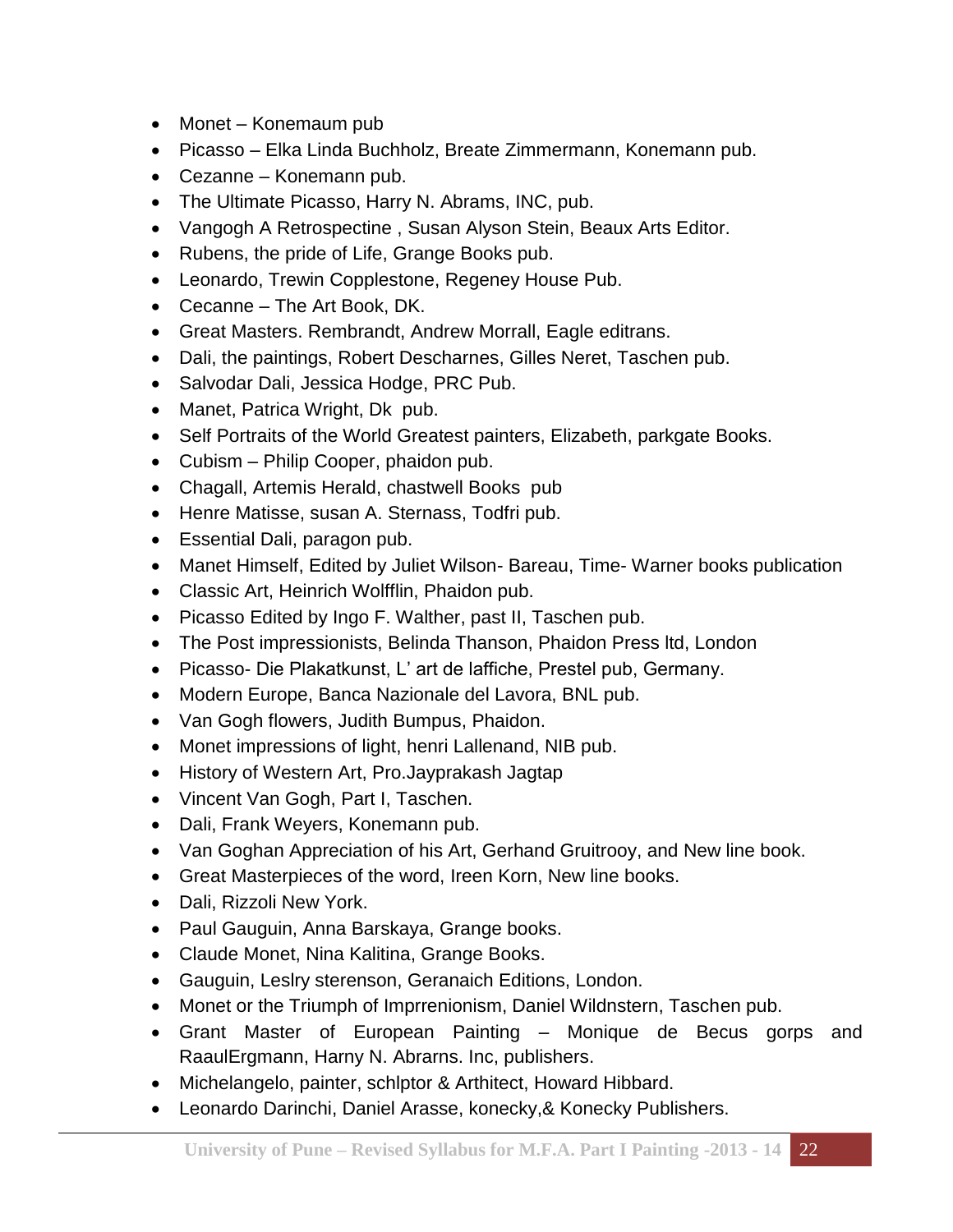- Essential Michelangelo, Kirsten Bradbury, Parragan Books.
- पाश्च्यात कला इतिहास, प्रा.जयप्रकाश जगताप पूणे

#### **Asthetics (Western)**

- The Art of twentieth century. Zen, Audrey Yoshi ko Seo with stepnen Addiss, Shambhala pub.
- Art & Civilizalian.
- Philosophy of Art, Virgilc. Aldrich.
- कलेची मूलतत्वे –आर.जी.कॉलिंगवूड भाषांतर स.ग.मालशे/मिलींद स.मालशे,महाराष्ट्र राज्य साहित्य संस्कृती मंडळ
- कला म्हणजे काय : साने गूरुजी ( मराठी भाषांतर)
- What is Art? Tolstoy
- सौदर्यशास्त्र की पाश्च्यात्य परंपरा राजेंद्र प्रतापसिंह नया साहित्य प्रकाशन –इलाहाबाद
- हककला मूलतत्वे आणि आस्वाद (इंग्रजी व मराठी) प्रा जयप्रकाश जगताप पूणे

#### **11 Qualifications of Teachers**

As per the Norms and standards prescribed by Pune University

#### **Title of the course:**

### **Master of Fine Arts- by research**

(Painting/Portraiture/ Mural/ Graphic)

 **Course Duration:** 2 Academic years

**Eligibility:**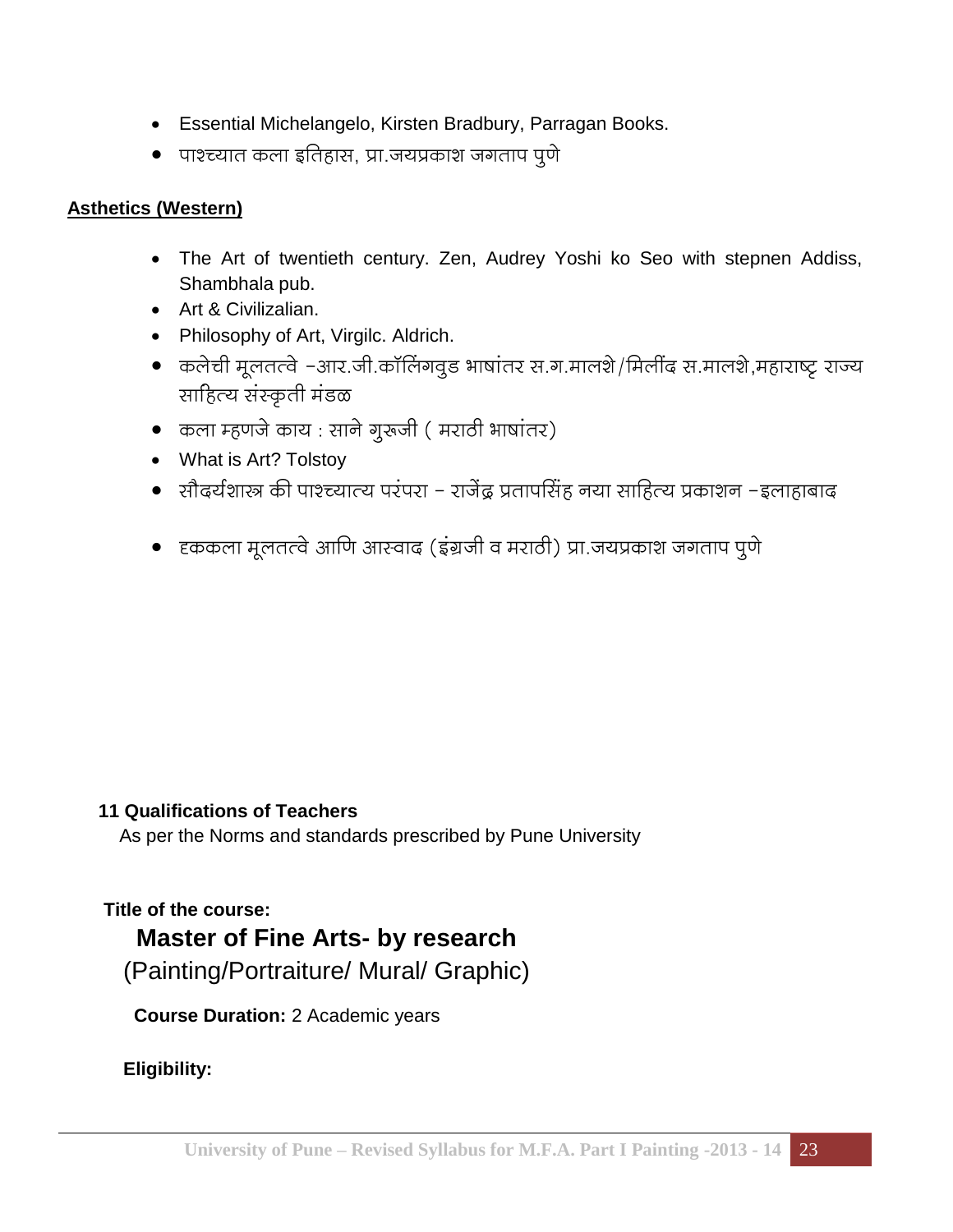A Candidate eligible for Master of Fine Arts by Research - PAINTING Post Graduate course in the different branches as specified **should have passed** the Bachelor of Fine Art (B.F.A..) degree from Pune University or any other University of Maharashtra State **or** an equivalent examination of other Universities in India / Abroad **or**  G.D.Art – Painting at least in second class with minimum 5 years academic experience in Government / University affiliated art college.

A Candidate being eligible for admission to the Master of Fine Arts degree course by research in the branch of Fine Arts must be a teacher in the constituent affiliated colleges of Pune University or Government of Maharashtra imparting instruction in Fine Arts and must have passed:

(i)The B.F.A. Degree in PAINTING of this University or the Government Diploma in Painting constituted by the Government of Maharashtra or an examination of any other body recognized as equivalent thereto, for being eligible for the admission to the M.F.A. degree by research in the branch of PAINTING. And have thereafter obtained five years experience in teaching to the classes leading to the B.F.A. degree in the University or the Government Diploma in Arts.

The candidate must have passed B.F.A. Fine Arts examination or any equivalent examination as stated in clause (i) above with one of the subject **Composition / Portraiture / Mural / Graphics** or its equivalent examination thereto.

**(iii)** Preference for admission should be given to the (i) candidates passed the B.F.A. Examination from University of Pune or (ii) Govt. of Maharashtra G.D.Art Painting Examination with minimum five years academic experience and then from (iii) equivalent examination to B.F.A. from any other Universities in Maharashtra State followed by (iv) other equivalent Universities in India and abroad.

**(iv)** A candidate seeking admission to the M.F.A. degree course by research shall have to register as a post-graduate student under a teacher recognized by the University and submission through him/her a synopsis of the topics of his/her thesis - which should be in relevance to the branches prescribed for M.F.A. degree examination

**a) The Post-Graduation Degree of M.F.A. Fine Arts by Research shall be awarded in any one of**the following specialize subject:

- **(1) Painting (2) Portraiture**
- **(3) Mural (4) Graphics**